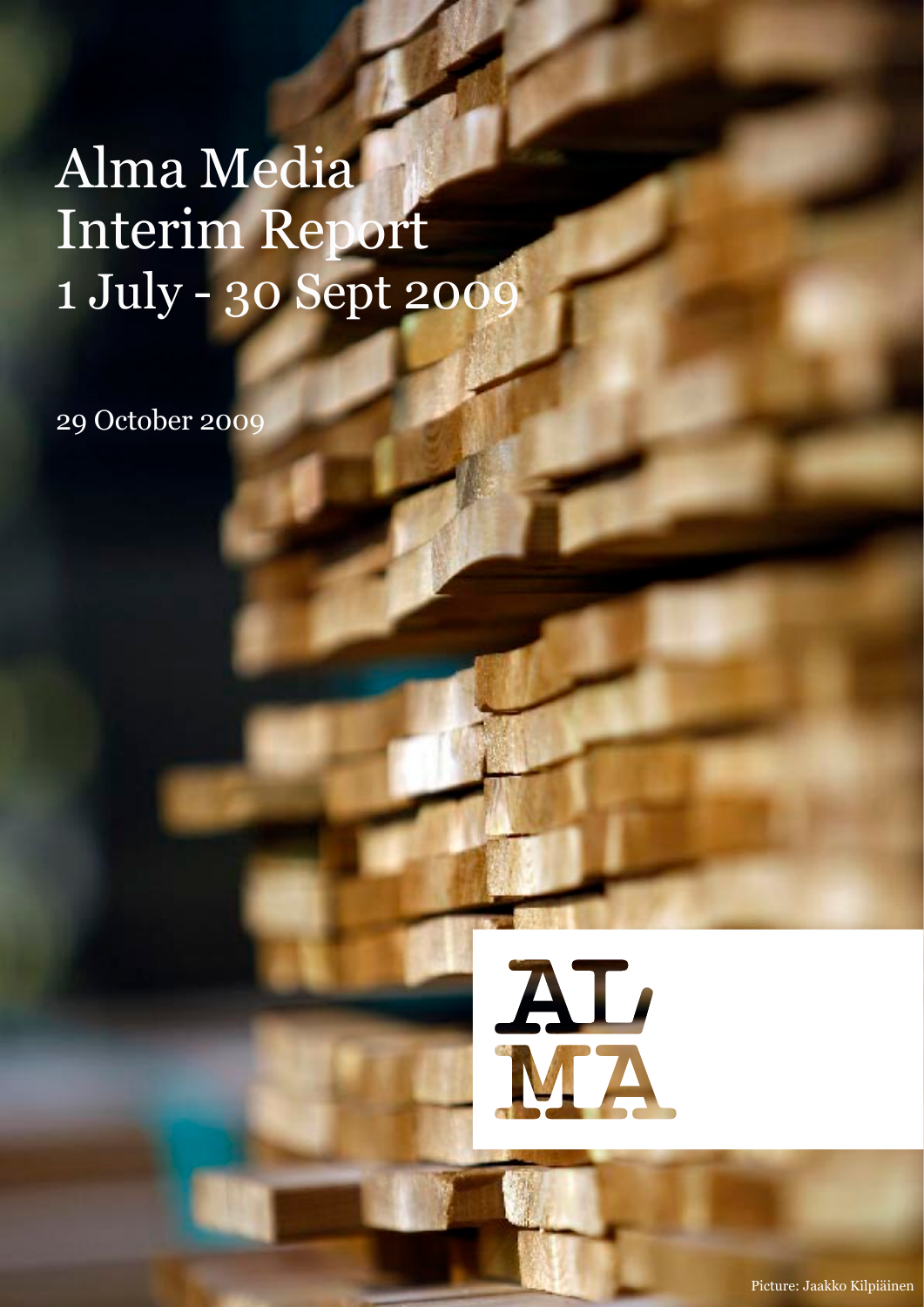# ALMA MEDIA CORPORATION'S INTERIM REPORT FOR JAN–SEP 2009: Profitability remained good despite poor market conditions

# **July–September 2009 in brief:**

- Net sales MEUR 73.0 (81.4), down 10.3%.
- Operating profit MEUR 11.1 (12.2), 15.3% (15.0%) of net sales.
- Operating profit without one-time capital gains MEUR 11.7 (12.2), down 4.5%
- Profit before taxes MEUR 10.9 (12.1), profit before taxes without one-time capital gains MEUR 11.4  $(12.1).$
- Financial result for the period MEUR 7.7 (8.6), down 11.4%.
- Earnings per share EUR 0.10 (0.11).
- Interest-bearing net debt MEUR -3.2 (19.8).

# **Dividends:**

- The Board of Directors of Alma Media Corporation has decided not to exercise the authorisation provided by the Annual General Meeting regarding additional dividend payment for the fiscal year 2008.

# **Outlook for 2009:**

- Alma Media expects that the full year's comparable net sales and operating profit will be lower than in 2008 due to the decline in advertising sales. In the last quarter, net sales will fall behind the comparison period in 2008. Operating profit is expected to be close to that of the comparison period.

**Kai Telanne**, President and CEO, on Alma Media's third quarter:

- The weakness in the advertising market continued. As in the second quarter, the newspapers' advertising sales were approximately one-fifth lower than the comparison period. The poor market conditions also decreased Alma Media's net sales. In particular, there was a decrease in nationwide advertising. Local advertising sales for our newspapers varied somewhat from one region and newspaper to another. Advertising sales for the newspapers' online services continued to improve: third-quarter sales increased by 17.7% from the comparison period.

The circulations and readership of Alma Media's newspapers remained at a good level in the third quarter.

Alma Media's profitability remained good despite the difficult market situation, thanks to savings measures progressing as planned.

In August, we made a mandatory tender offer for all shares in Talentum Oyj as our ownership exceeded 30%. We have decided to extend the duration of the tender offer until 16 November 2009 because the Finnish Competition Authority decided to refer the tender offer to continued consideration on September 9, 2009. During the further proceedings that may last a maximum of three months, the FCA may approve the deal as such, impose conditions upon its approval or propose that the Market Court prohibit the deal.

For further information, please contact:

Kai Telanne, President and CEO, telephone +358 10 665 3500 Tuomas Itkonen, CFO, telephone +358 10 665 2244

Rauno Heinonen Vice President, Corporation Communications and IR Alma Media Corporation

DISTRIBUTION NASDAQ OMX Helsinki Principal media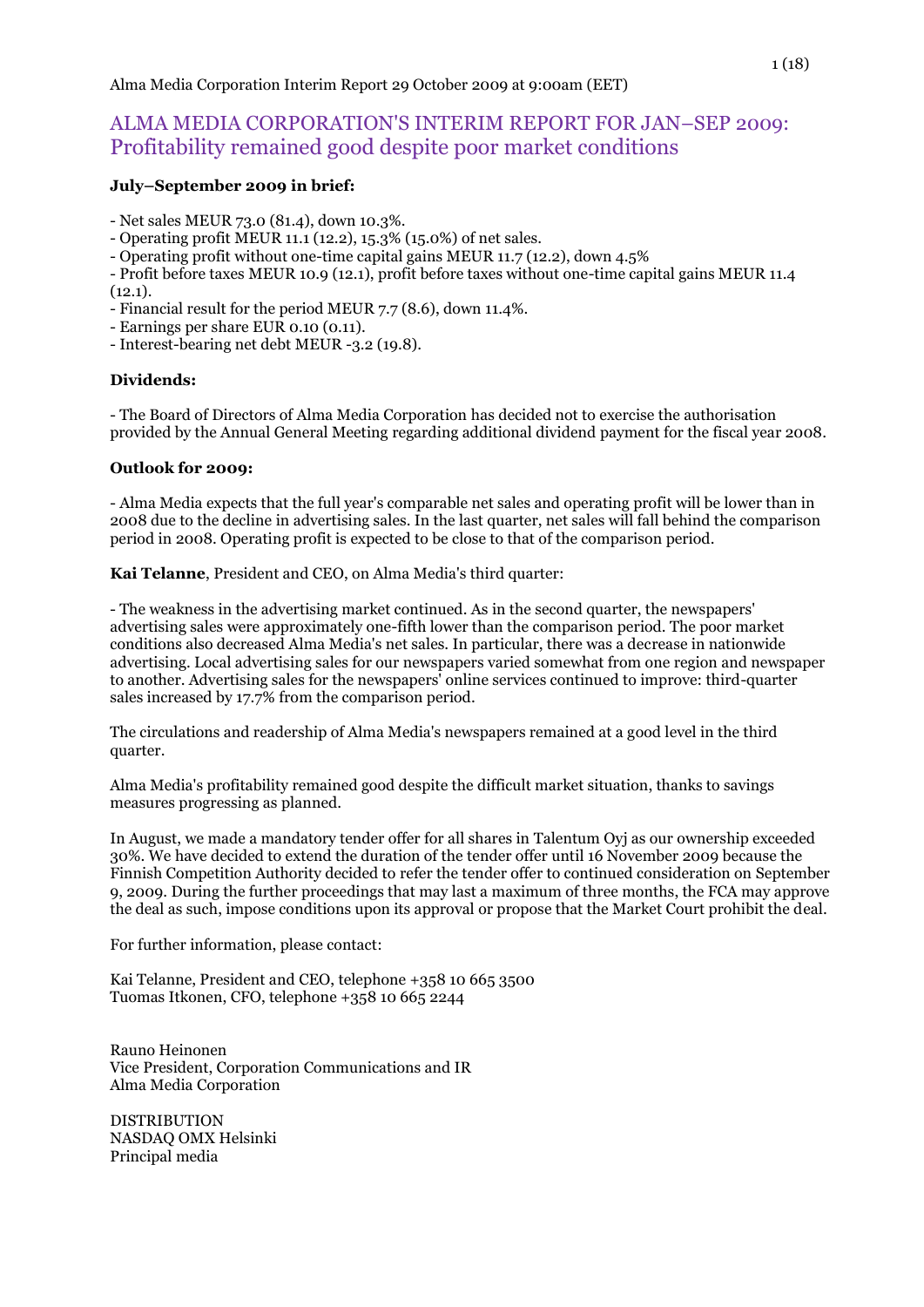# ALMA MEDIA CORPORATION'S INTERIM REPORT JANUARY 1–SEPTEMBER 30, 2009

The figures are compared in accordance with the International Financial Reporting Standards (IFRS) with those of the corresponding period in 2008, unless otherwise stated. The figures are unaudited. The figures in the tables are independently rounded.

# GROUP KEY FIGURES

| <b>KEY FIGURES MEUR</b>                                                    | 2009<br>Q <sub>3</sub> | 2008<br>$Q_3$ | Change<br>% | 2009<br>$Q1-Q3$ | 2008<br>$Q1-Q3$ | Change<br>%    | 2008<br>$Q1-Q4$ | 2007<br>$Q1-Q4$ |
|----------------------------------------------------------------------------|------------------------|---------------|-------------|-----------------|-----------------|----------------|-----------------|-----------------|
| Net sales                                                                  | 73.0                   | 81.4          | $-10.3$     | 228.8           | 254.7           | $-10.2$        | 341.2           | 328.9           |
| Operating profit                                                           | 11.1                   | 12.2          | $-9.0$      | 29.6            | 38.8            | $-23.8$        | 48.3            | 64.4            |
| % of net sales                                                             | 15.3                   | 15.0          |             | 12.9            | 15.3            |                | 14.2            | 19.6            |
| Operating profit<br>without one-time items                                 | 11.7                   | 12.2          | $-4.5$      | 31.4            | 38.2            | $-17.9$        | 47.7            | 52.9            |
| % of net sales                                                             | 16.0                   | 15.0          |             | 13.7            | 15.0            |                | 14.0            | 16.1            |
| Return on Equity/ROE<br>$(Annually)*$                                      | 42.7                   | 53.7          |             | 32.5            | 42.3            |                | 37.7            | 43.8            |
| Return on Invets/ROI<br>(Annually)*                                        | 37.3                   | 39.0          |             | 28.6            | 37.4            |                | 34.8            | 39.9            |
| Net financial expenses<br>Net financial expenses,                          | 0.2                    | 0.2           | $-3.0$      | 0.3             | $-0.1$          | $-635.9$       | 0.4             | $-0.1$          |
| % of net sales                                                             | 0.2                    | 0.2           |             | 0.1             | 0.0             |                | 0.1             | 0.0             |
| Share of associated<br>companies' results                                  | $-0.1$                 | 0.0           | $-575.8$    | $-0.4$          | 1.8             | $-122.2$       | 4.5             | 3.5             |
| <b>Balance sheet total</b>                                                 |                        |               |             | 155.4           | 166.5           | $-6.9$         | 166.9           | 181.3           |
| Gross capital<br>expenditure                                               | 2.2                    | 1.5           | 91.1        | 5.2             | 11.6            | $-49.8$        | 14.5            | 12.1            |
| Gross capital<br>expenditure, % of net<br>sales                            | 3.0                    | 1.8           |             | 2.3             | 4.6             |                | 4.2             | 3.7             |
| <b>Equity ratio</b>                                                        |                        |               |             | 63.4            | 54.2            |                | 57.2            | 69.8            |
|                                                                            |                        |               |             |                 |                 |                |                 |                 |
| Gearing, %<br>Interest-bearing net                                         |                        |               |             | $-3.7$          | 24.6            |                | 6.5             | $-15.2$         |
| debt<br>Interest-bearing                                                   |                        |               |             | $-3.2$          | 19.8            | $-116.3$       | 5.8             | $-17.9$         |
| liabilities<br>Non-interest-bearing                                        |                        |               |             | 11.9            | 25.3            | $-53.0$        | 19.1            | 6.8             |
| liabilities<br>Average no. of                                              |                        |               |             | 56.7            | 60.8            | $-6.7$         | 59.3            | 56.2            |
| personnel, calculated as                                                   |                        |               |             |                 |                 |                |                 |                 |
| full-time employees,<br>excl.delivery staff                                | 1,916                  | 2,039         | $-6,1$      | 1,927           | 1,988           | $-3,1$         | 1,981           | 1,971           |
| Average no. of delivery<br>staff                                           | 1,045                  | 1,045         | $_{0,0}$    | 993             | 987             | 0,6            | 968             | 962             |
| Earnings/share, EUR<br>(basic)                                             | 0.10                   | 0.11          | $-10.8$     | 0.27            | 0.40            | $-30.5$        | 0.51            | 0.68            |
| Earnings/share, EUR<br>(diluted)<br>Cash flow from                         | 0.10                   | 0.11          | $-10.6$     | 0.27            | 0.39            | $-30.4$        | 0.51            | 0.68            |
| operating activities,<br><b>EUR</b><br>Shareholders' equity/sh<br>are, EUR | 0.05                   | 0.08          | $-33.3$     | 0.44<br>1.16    | 0.51<br>1.07    | $-14.8$<br>8.5 | 0.63<br>1.18    | 0.70            |
| Market capitalization                                                      |                        |               |             | 543.2           | 604.4           | $-10.1$        | 369.3           | 1.58<br>870.7   |
| Average no. of                                                             |                        |               |             |                 |                 |                |                 |                 |
| shares (1,000 shares)                                                      |                        |               |             |                 |                 |                |                 |                 |
| - basic                                                                    | 74,613                 | 74,613        |             | 74,613          | 74,613          |                | 74,613          | 74,613          |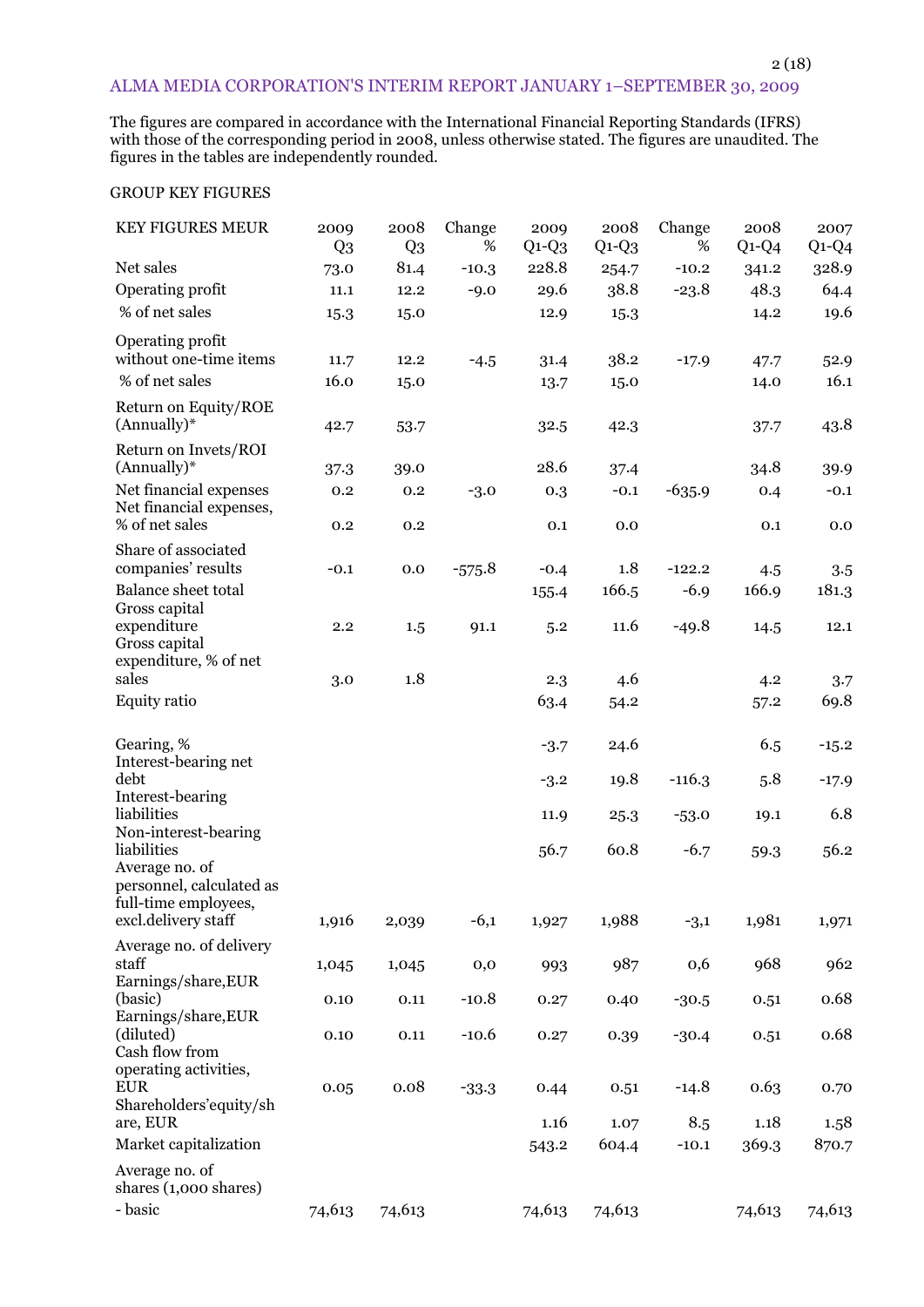| - diluted<br>No. of shares at             | 74,673 | 74,769 | 74,635 74,789 |        | 74,764 74,773 |        |
|-------------------------------------------|--------|--------|---------------|--------|---------------|--------|
| end of period<br>$(1,000 \text{ shares})$ | 74.613 | 74,613 | 74,613        | 74,613 | 74,613        | 74,613 |

3 (18)

\*ref. Main accounting principles of Interim Report

# **Group net sales and result July–September 2009**

During the review period, Alma Media's net sales declined 10.3% from the corresponding period in the previous year, being MEUR 73.0 (81.4).

The operating profit declined to MEUR 11.1 (12.2), 15.3% (15.0%) of net sales. The third-quarter operating profit includes one-time capital gains of MEUR  $-0.5$  (0.0).

# **Group net sales and result January–September 2009**

The Group's net sales from January to September 2009 totalled MEUR 228.8 (254.7). The share of the online business was 13.0% (13.0%) of consolidated net sales, MEUR 29.6 (33.2). The group operating profit was MEUR 29.6 (38.8), representing a 12.9% (15.3%) margin. The comparable operating profit for January–September was MEUR 31.4 (38.2), down 17.9% from the comparison period in the previous year.

The operating profit includes one-time items in the amount of MEUR -1.8 (0.6). The one-time items in the current year consist mainly of reorganisation costs due to savings measures. The one-time profit from sales in the comparison period is from the sale of real estate.

Net sales of the Newspapers segment were MEUR 164.0 (175.6). Net sales of the segment's advertising sales declined 14.6% from the comparison period. Circulation net sales for Newspapers increased slightly, supported by price increases. The comparable operating profit for Newspapers was MEUR 28.1 (31.0).

Net sales of the Kauppalehti Group were MEUR 47.0 (54.5). The segment's advertising sales declined 30.1% from the comparison period. Kauppalehti's circulation sales remained at the previous year's level. The circulation sales for the entire Kauppalehti Group declined 4.9%. The comparable operating profit for the Kauppalehti Group was MEUR 4.7 (7.6).

Net sales of the Marketplaces segment were MEUR 20.5 (26.9). The comparable operating loss of Marketplaces was MEUR 0.3 (operating profit of MEUR 3.0).

# **Changes in group structure in 2009**

Alma Media's ownership in Kotikokki.net Oy has risen to 40% in June. This company will be reported as an associated company under the Newspapers segment in the consolidated financial statements.

# **Outlook for 2009**

Uncertainty about the development of advertising sales will continue.

Alma Media expects the single-copy sales of afternoon papers to continue their decline. The paid circulations of regional and local papers, as well as Kauppalehti, are expected to stay neutral or decline moderately. Advertising in newspapers and the online media is expected to stay at a lower level than in the previous year also during the remaining part of 2009.

Alma Media expects the full-year comparable net sales and operating profit to decrease from the 2008 level as a result of the decline in advertising sales. In the last quarter, net sales will fall behind the levels of the corresponding period in 2008. Operating profit is expected to be close to that of the comparison period.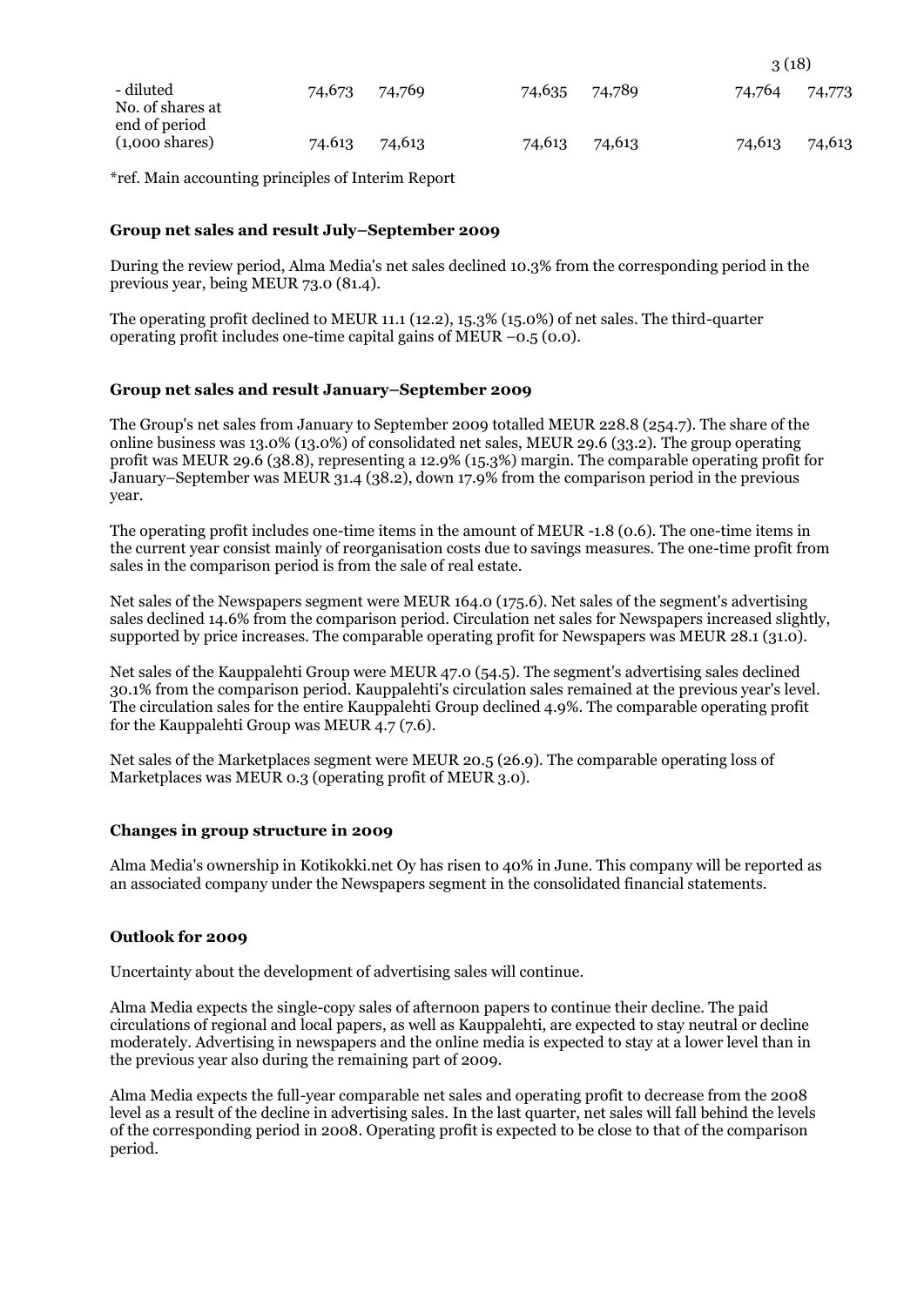# **Market conditions**

The Finnish national economy has declined rapidly in 2009. According to Statistics Finland, the Finnish GNP declined 7.6% in the first quarter and 9.4% in the second quarter of 2009 compared with the corresponding periods in 2008. The GNP of Finland is forecast to weaken 4.5–7.2% in 2009. For 2010, the forecasts vary between -0.3% and +1.8%.

The decline in advertising sales levelled during the second quarter. According to TNS Media Intelligence, total advertising spending declined 19.6% in January–September 2009 and 17.7% in September in comparison with 2008. Advertising in newspapers during the same periods declined 23.5% and 20.9%, respectively. In July–September, total advertising spending declined 19.5% and in newspapers, 23.4%. Alma Media is not expecting any significant improvement in the advertising sales market up to the end of 2009.

Online advertising, according to TNS data, declined 7.3% in January–September and 4.8% in the third quarter in comparison with the year before.

Single-copy sales of afternoon papers declined 8.0% in January–September.

# **Net sales and operating profit/loss by segment**

| 2009           | 2008                   | 2009           | 2008               | 2008                        |
|----------------|------------------------|----------------|--------------------|-----------------------------|
|                |                        |                |                    | $Q1-Q4$                     |
|                |                        |                |                    |                             |
| 51.9           | 56.2                   | 160.6          | 172.4              | 232.2                       |
| 1.1            | 1.0                    | 3.3            | 3.2                | 4.5                         |
| 53.0           | 57.1                   | 164.0          | 175.6              | 236.7                       |
|                |                        |                |                    |                             |
| 14.5           | 16.6                   | 46.6           | 54.6               | 73.4                        |
| 0.1            | 0.0                    | 0.4            | 0.0                | 0.1                         |
| 14.6           | 16.5                   | 47.0           | 54.5               | 73.5                        |
|                |                        |                |                    |                             |
| 6.3            | 8.4                    | 20.5           | 26.6               | 34.0                        |
| 0.0            | 0.1                    | 0.0            | 0.2                | 0.3                         |
| 6.2            | 8.4                    | 20.5           | 26.9               | 34.3                        |
|                |                        |                |                    |                             |
| 0.4            | 0.4                    | 1.1            | 1.2                | 1.6                         |
| 3.5            | 3.5                    | 11.0           | 9.7                | 13.5                        |
| 3.9            | 3.9                    | 12.1           | 10.9               | 15.1                        |
| $-4.7$         | $-4.5$                 | $-14.7$        | $-13.1$            | $-18.4$                     |
|                | 81.4                   | 228.8          |                    | 341.2                       |
|                |                        |                |                    |                             |
| 2009           | 2008                   | 2009           | 2008               | 2008                        |
| Q <sub>3</sub> | Q <sub>3</sub>         |                |                    | $Q1-Q4$                     |
| 8.8            | 10.0                   | 26.8           | 31.0               | 41.5                        |
| 2.3            | 2.5                    | 4.3            | 7.6                | 9.7                         |
| 0.0            | 1.0                    | $-0.4$         | 3.0                | 2.0                         |
| 0.0            | $-1.3$                 | $-1.2$         | $-2.8$             | $-4.9$                      |
|                | Q <sub>3</sub><br>73.0 | Q <sub>3</sub> | $Q1-Q3$<br>$Q1-Q3$ | $Q1-Q3$<br>254.7<br>$Q1-Q3$ |

Total 11.1 12.2 29.6 38.8 48.3

#### NET SALES BY SECMENT, MEUR

\*) incl. one-time items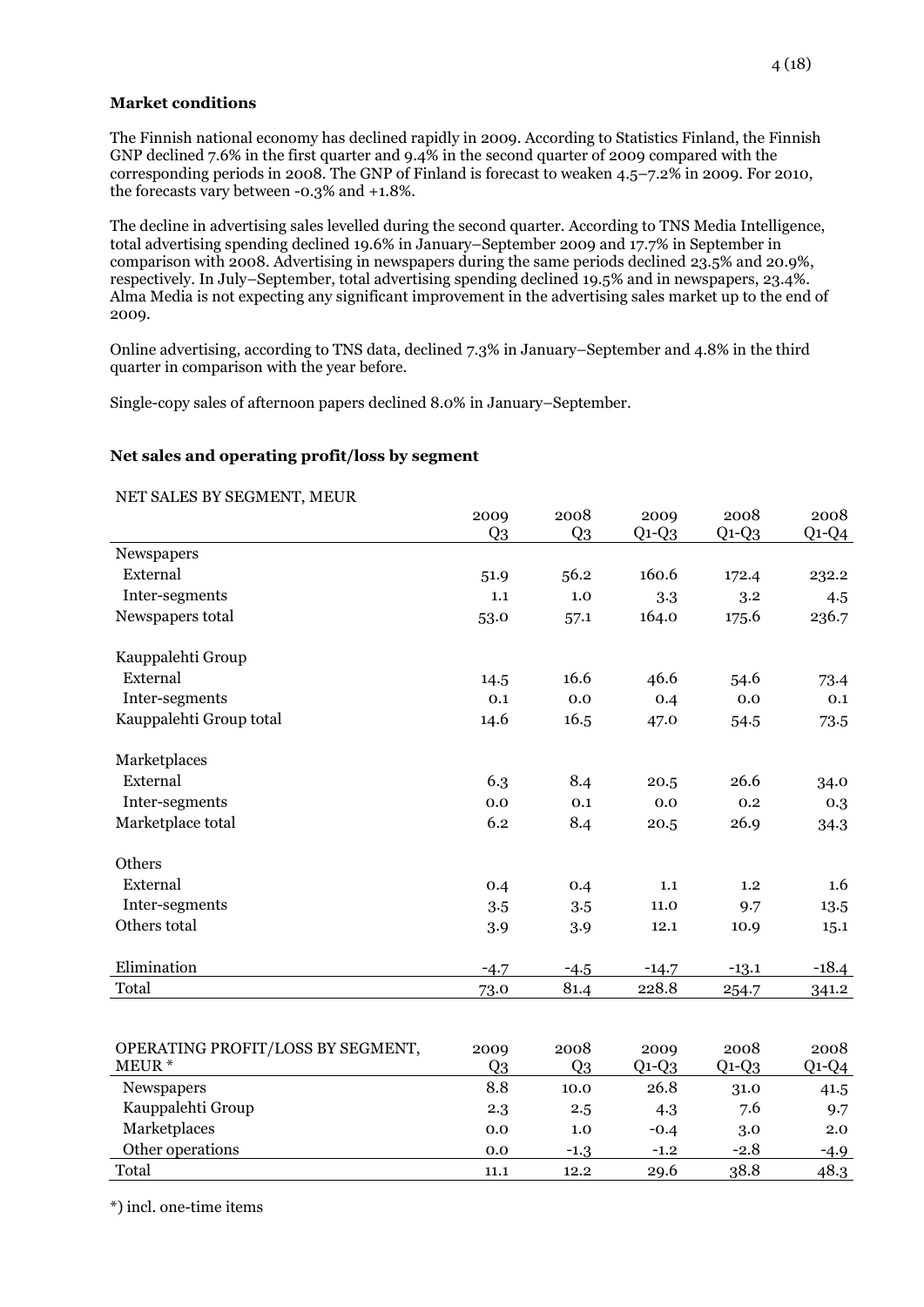#### **Newspapers**

|                                             | 2009           | 2008           | 2009      | 2008      | 2008      |
|---------------------------------------------|----------------|----------------|-----------|-----------|-----------|
| Key figures, MEUR                           | Q <sub>3</sub> | Q <sub>3</sub> | $Q1-Q3$   | $Q1-Q3$   | $Q1-Q4$   |
| Net sales                                   | 53.0           | 57.1           | 164.0     | 175.6     | 236.7     |
| <b>Circulation</b> sales                    | 28.5           | 28.3           | 82.7      | 81.5      | 108.6     |
| Media advertising sales                     | 22.2           | 26.5           | 73.9      | 86.4      | 117.7     |
| Other sales                                 | 2.3            | 2.4            | 7.5       | 7.7       | 10.4      |
| Operating profit                            | 8.8            | 10.0           | 26.8      | 31.0      | 41.5      |
| Operating profit, %                         | 16.7           | 17.4           | 16.3      | 17.7      | 17.5      |
| Operating profit without one-               |                |                |           |           |           |
| time items                                  | 9.3            | 10.0           | 28.1      | 31.0      | 41.5      |
| Operating profit without one-               |                |                |           |           |           |
| time items, %                               | 17.5           | 17.4           | 17.1      | 17.7      | 17.5      |
| Average no. of personnel,                   |                |                |           |           |           |
| calculated as full-time                     |                |                |           |           |           |
| employees excl. delivery staff              | 1185           | 1244           | 1 1 7 2   | 1207      | 1 1 9 7   |
|                                             |                |                |           |           |           |
| Average no. of delivery staff               | 1045           | 1045           | 993       | 987       | 968       |
|                                             |                |                |           |           |           |
|                                             | 2009           | 2008           | 2009      | 2008      | 2008      |
| Operational key figures                     | Q <sub>3</sub> | Q <sub>3</sub> | $Q1-Q3$   | $Q1-Q3$   | $Q1-Q4$   |
| Audited circulation                         |                |                |           |           |           |
| Iltalehti                                   |                |                |           |           | 122,548   |
| Aamulehti                                   |                |                |           |           | 139,130   |
|                                             |                |                |           |           |           |
| Online services, unique visitors,<br>weekly |                |                |           |           |           |
| Iltalehti.fi                                | 1,685,265      | 1,383,260      | 1,696,981 | 1,346,394 | 1,412,534 |
| Telkku.com                                  | 553,276        | 488,791        | 573,088   | 507,212   | 515,939   |
| Aamulehti.fi                                | 195,761        | 136,055        | 191,197   | 138,831   | 147,048   |
|                                             |                |                |           |           |           |

The Newspapers segment reports the publishing activities of 35 newspapers. The largest titles are Aamulehti and Iltalehti.

The third-quarter net sales for the Newspapers segment declined 7.3% from the previous year, totalling MEUR 53.0. Advertising sales in this segment declined MEUR 4.3 (16.3%) during the third quarter of 2009.

Circulation net sales for Newspapers grew slightly in the third quarter, mainly with the assistance of price increases. Circulation development for regional and local papers remained neutral or in a slight decline. Iltalehti's single-copy sales decreased 6.6% in the third quarter while the entire afternoon paper market declined 5.7%.

Iltalehti.fi further strengthened its position as Finland's most popular online service. According to TNS Gallup, the service made two national records on calendar week 40 with 1,915,283 unique weekly visitors and more than 10 million visits.

Cost savings were realised according to business unit specific plans. The production efficiency of printing houses was good.

The Newspapers segment's third-quarter operating profit declined to MEUR 8.8 (10.0). The segment's comparable operating profit was MEUR 9.3 (10.0).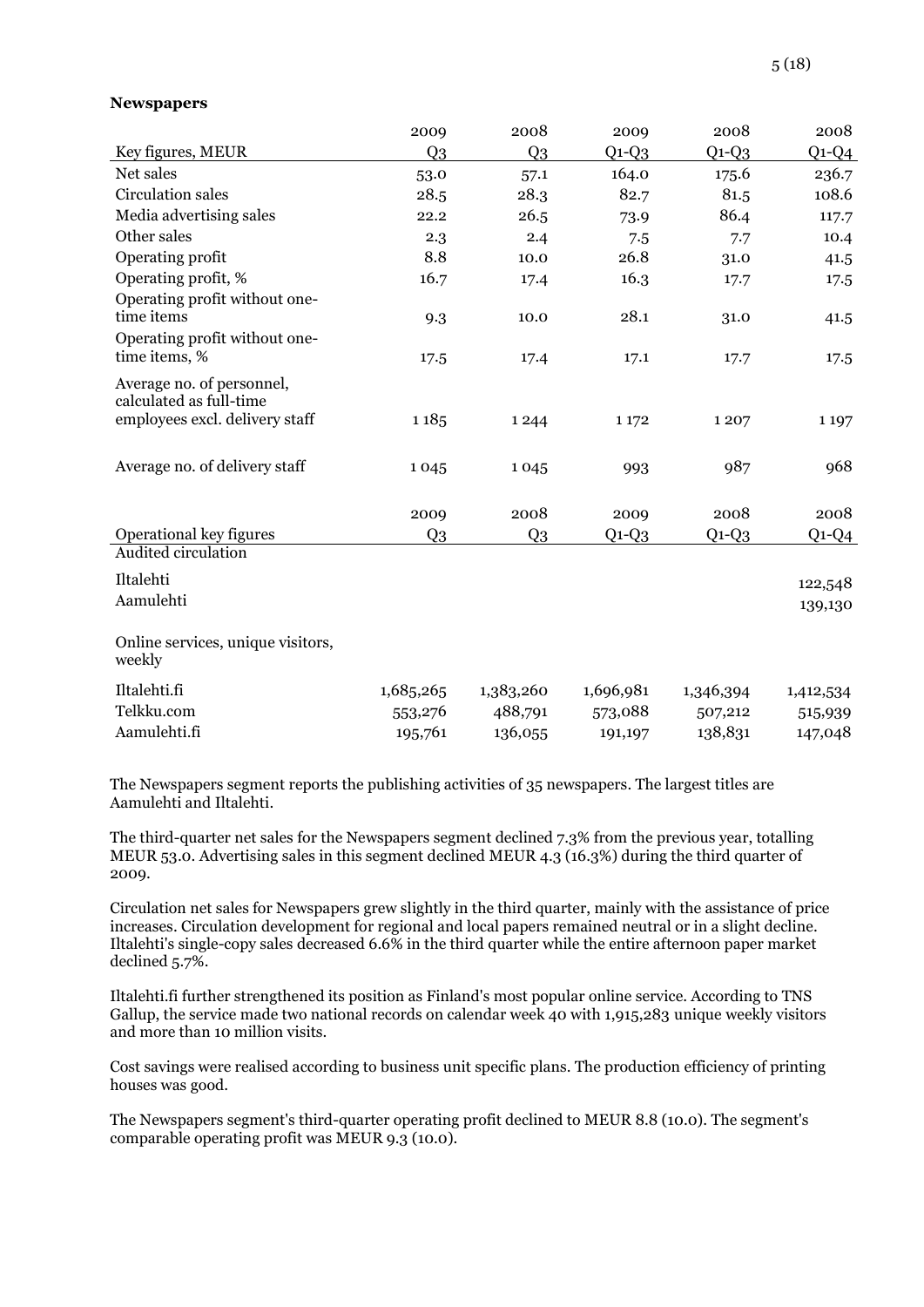# **Kauppalehti Group**

|                                          | 2009           | 2008           | 2009    | 2008    | 2008    |
|------------------------------------------|----------------|----------------|---------|---------|---------|
| Key figures, MEUR                        | Q3             | Q <sub>3</sub> | $Q1-Q3$ | $Q1-Q3$ | $Q1-Q4$ |
| Net sales                                | 14.6           | 16.5           | 47.0    | 54.5    | 73.5    |
| Circulation sales                        | 5.9            | 5.9            | 17.4    | 18.3    | 24.8    |
| Media advertising sales                  | 3.0            | 4.7            | 11.4    | 16.3    | 22.2    |
| Other sales                              | 5.6            | 5.9            | 18.2    | 19.8    | 26.4    |
| Operating profit                         | 2.3            | 2.5            | 4.3     | 7.6     | 9.7     |
| Operating margin, %                      | 15.5           | 15.4           | 9.3     | 14.0    | 13.2    |
| Operating profit without one-time        |                |                |         |         |         |
| items                                    | 2.3            | 2.5            | 4.7     | 7.6     | 9.7     |
| Operating margin without one-time        |                |                |         |         |         |
| items, %                                 | 15.5           | 15.4           | 10.0    | 14.0    | 13.2    |
| Average no. of personnel,                |                |                |         |         |         |
| calculated as full-time employees        | 477            | 503            | 485     | 500     | 499     |
|                                          |                |                |         |         |         |
|                                          | 2009           | 2008           | 2009    | 2008    | 2008    |
| Operational key figures                  | Q <sub>3</sub> | Q <sub>3</sub> | $Q1-Q3$ | $Q1-Q3$ | $Q1-Q4$ |
| Audited circulation                      |                |                |         |         |         |
| Kauppalehti                              |                |                |         |         | 86,654  |
|                                          |                |                |         |         |         |
|                                          |                |                |         |         |         |
| Online services, unique visitors, weekly |                |                |         |         |         |
| Kauppalehti.fi                           | 504,031        | 366,585        | 528,466 | 360,585 | 391,453 |

The Kauppalehti Group specialises in the production of business and financial information. Its best known title is Finland's leading business paper, Kauppalehti. The Group also includes the contract publishing company Lehdentekijät, direct marketing company Kauppalehti 121 and the news agency BNS that operates in the Baltic countries.

The net sales of the Kauppalehti Group declined 11.4% in the third quarter of 2009, being MEUR 14.6. This was mainly due to the decline of Kauppalehti's advertising sales by 35.8%. Kauppalehti's advertising sales development continued at the second quarter level. The segment's circulation sales were slightly lower than the previous year's third-quarter level.

Kauppalehti increased its readership, and the number of visitors to the Kauppalehti.fi online service continued to grow. The website reached a new record, 600,304 unique weekly visitors, on calendar week 38.

Programmes to implement the planned cost savings have advanced in all business units of the Kauppalehti Group.

The third-quarter operating profit of the Kauppalehti Group declined MEUR 0.3 and was MEUR 2.3. The comparable operating profit for the Group was MEUR 2.3 (2.5).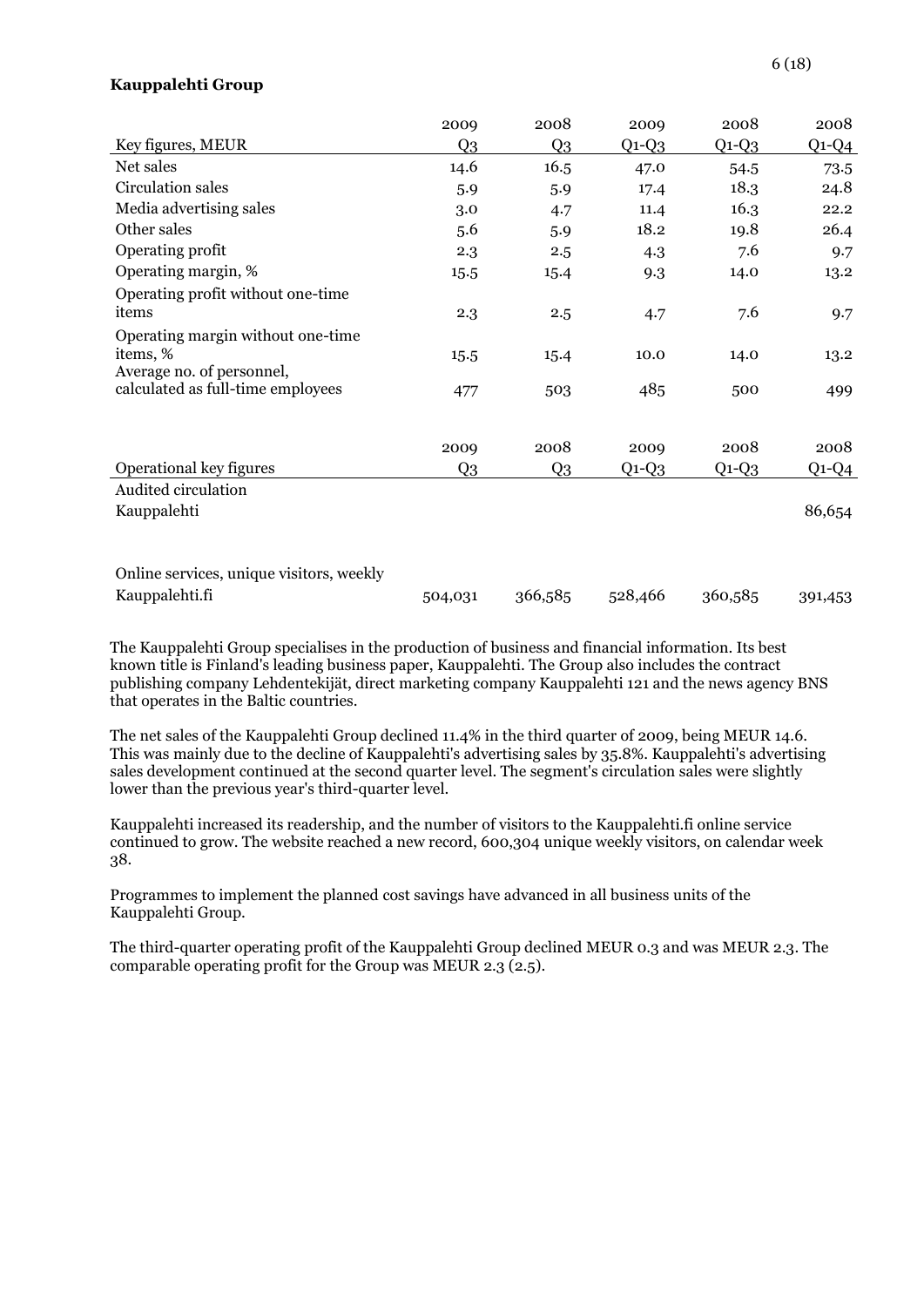# **Marketplaces**

|                                                                            | 2009           | 2008    | 2009    | 2008    | 2008    |
|----------------------------------------------------------------------------|----------------|---------|---------|---------|---------|
| Key figures, MEUR                                                          | Q <sub>3</sub> | Q3      | $Q1-Q3$ | $Q1-Q3$ | $Q1-Q4$ |
| Net sales                                                                  | 6.2            | 8.4     | 20.5    | 26.9    | 34.3    |
| Operations in Finland                                                      | 5.2            | 6.9     | 17.0    | 22.1    | 28.0    |
| Operations outside Finland                                                 | 1.1            | 1.5     | 3.5     | 4.8     | 6.3     |
| Operating profit                                                           | 0.0            | 1.0     | $-0.4$  | 3.0     | 2.0     |
| Operating margin, %                                                        | 0.7            | 11.6    | $-1.9$  | 11.1    | 5.9     |
| Operating profit without one-time<br>items                                 | 0.2            | 1.0     | $-0.3$  | 3.0     | 2.0     |
| Operating margin without one-time<br>items, %<br>Average no. of personnel, | 2.4            | 11.6    | $-1.3$  | 11.1    | 5.9     |
| calculated as full-time employees                                          | 189            | 220     | 207     | 210     | 216     |
|                                                                            | 2009           | 2008    | 2009    | 2008    | 2008    |
| Operational key figures                                                    | Q <sub>3</sub> | Q3      | $Q1-Q3$ | $Q1-Q3$ | $Q1-Q4$ |
| Online services, unique visitors,<br>weekly                                |                |         |         |         |         |
| Etuovi.com                                                                 | 363,331        | 325,377 | 354,495 | 323,812 | 321,176 |
| Autotalli.com                                                              | 100,811        | 87,281  | 98,074  | 92,855  | 91,744  |
| Monster.fi                                                                 | 67,837         | 55,642  | 73,970  | 66,458  | 65,585  |
| Mikko.fi                                                                   | 87,732         | 76,576  | 79,028  | 40,313  | 47,915  |
| Mascus.com (Finland)                                                       | 123,594        | 87,894  | 123,179 | 71,939  | 80,679  |
| City24                                                                     | 213,091        | 256,922 | 243,264 | 259,298 | 265,516 |

The Marketplaces segment reports classified services produced on the internet and supported by printed products. The services in Finland are Etuovi.com, Monster.fi, Autotalli.com, Mascus.fi and Mikko.fi. The services outside Finland are City 24, Mascus and Bovision.

In the third quarter of 2009, the net sales of Marketplaces declined 26.3%. No significant changes in comparison with the second quarter took place in the operating environment of Marketplaces. There was some revival in the recruitment advertising market towards the end of the third quarter when a few large companies re-started their public recruitment activities. The slight upturn in the home sales and used vehicle markets continued in the third quarter.

The operating profit of Marketplaces declined from MEUR 1.0 to 0.0 in the third quarter. The segment's comparable operating profit was MEUR 0.2 (1.0).

The Russian business of City24 was discontinued during the review period. A one-time expense of MEUR 0.1 was recorded for the arrangement.

| Share of associated companies result,<br><b>MEUR</b> | 2009<br>Q3 | 2008<br>Q3 | 2009<br>$Q1-Q3$ | 2008<br>$Q1-Q3$ | 2008<br>$Q1-Q4$ |
|------------------------------------------------------|------------|------------|-----------------|-----------------|-----------------|
| Newspapers                                           | 0.0        | 0.0        | 0.1             | 0.1             | 0.1             |
| Kauppalehti Group                                    |            |            |                 |                 |                 |
| Talentum Oyj                                         | $-0.3$     | $-0.3$     | $-1.0$          | 1.0             | 1.6             |
| Marketplaces                                         | 0.0        | 0.0        | 0.0             | 0.0             | 0.0             |
| Other operations                                     |            |            |                 |                 |                 |
| AP-Paino Oy                                          | 0.0        | 0.0        | 0.0             | 0.0             | 1.8             |
| Other associated companies                           | 0.2        | 0.3        | 0.5             | 0.7             | 1.0             |
| Total                                                | $-0.1$     | 0.0        | $-0.4$          | 1.8             | 4.5             |

#### **Associated companies**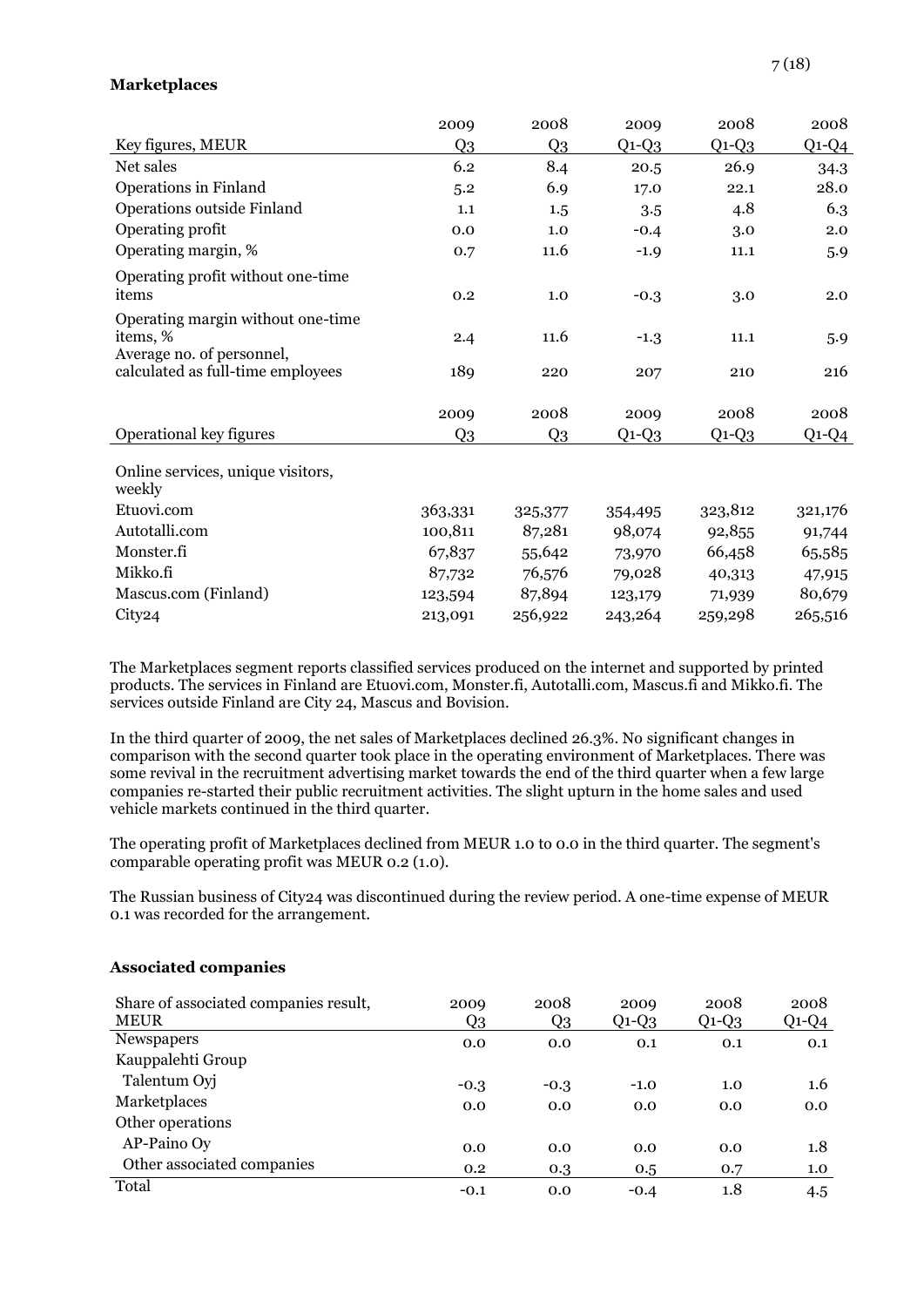Alma Media Corporation purchased 375,000 Talentum Oyj shares in a deal on August 10, 2009. After the purchase, Alma Media Group holds a 30.65 per cent stake in Talentum Oyj, which is reported under the Kauppalehti Group. The company's own shares in the possession of Talentum are here included in the total number of shares. In the consolidated financial statements of Alma Media the own shares held by Talentum itself are not included in the total number of shares. Alma Media's shareholding in Talentum was stated as 31.1% in its consolidated financial statements of September 30, 2009.

When the shareholding of Alma Media group in Talentum Oyj exceeded 3/10, Alma Media was obliged to make a mandatory tender offer for all of Talentum Oyj's shares as stipulated by the Securities Markets Act. The offer started on August 19, 2008 at EUR 1.85 per share. Alma Media has decided to extend the offer period until November 16, 2009 as the Finnish Competition Authority moved the deal to continued consideration that may last a maximum of three months on September 9, 2009.

The corporation sold its ownership in AP-Paino Oy in December 2008.

# **Balance sheet and financial position**

The consolidated balance sheet at the end of September 2009 stood at MEUR 155.4 (166.9 on December 31, 2008). The corporation's equity ratio at the end of September was 63.4% (57.2% on December 31, 2008) and equity per share was EUR 1.16 (1.18 on December 31, 2008).

The Group currently has a MEUR 100 commercial paper programme in Finland under which it is permitted to issue papers to a total amount of MEUR 0–100. The unused part of the programme was MEUR 93 on September 30, 2009.

In addition, Alma Media Corporation entered a two-year credit limit agreement in the amount of MEUR 50 with Nordea Bank Finland in the third quarter to strengthen its financial structure and liquidity reserves.

The Group's interest-bearing debt is denominated in euros and therefore does not require hedging against exchange rate differences. The most significant purchasing contracts denominated in foreign currency are hedged.

The consolidated cash flow in the third quarter fell to MEUR 1.9 behind the comparison period, being MEUR 3.9. Cash flow before financing was MEUR 2.4 (4.6).

#### **Capital expenditure**

Alma Media Group's capital expenditure in July–September totalled MEUR 2.2 (1.5). The third-quarter capital expenditure comprised normal operational and replacement investments, as well as the purchase of the shares in Talentum Oyj.

#### **Risks and risk management**

The purpose of Alma Media's risk management activities is to continuously evaluate and manage all opportunities, threats and risks in conjunction with the company's operations to enable the company to reach its set objectives and to secure business continuity.

The risk management process identifies the risks, develops appropriate risk management methods and regularly reports on risk issues to the risk management organisation. Risk management is part of Alma Media's internal audit function and thereby part of good corporate governance. Written limits and processing methods are set for quantitative and qualitative risks by the corporate risk management system.

The strategic risks for Alma Media are a significant drop in the readership of its newspapers and a decline in advertising sales. Fluctuating economic cycles are reflected on the development of advertising sales, which accounts for approximately half of the corporation's net sales. Developing businesses outside Finland, such as the Baltic countries and other East European countries, include country-specific risks relating to market development and economic growth.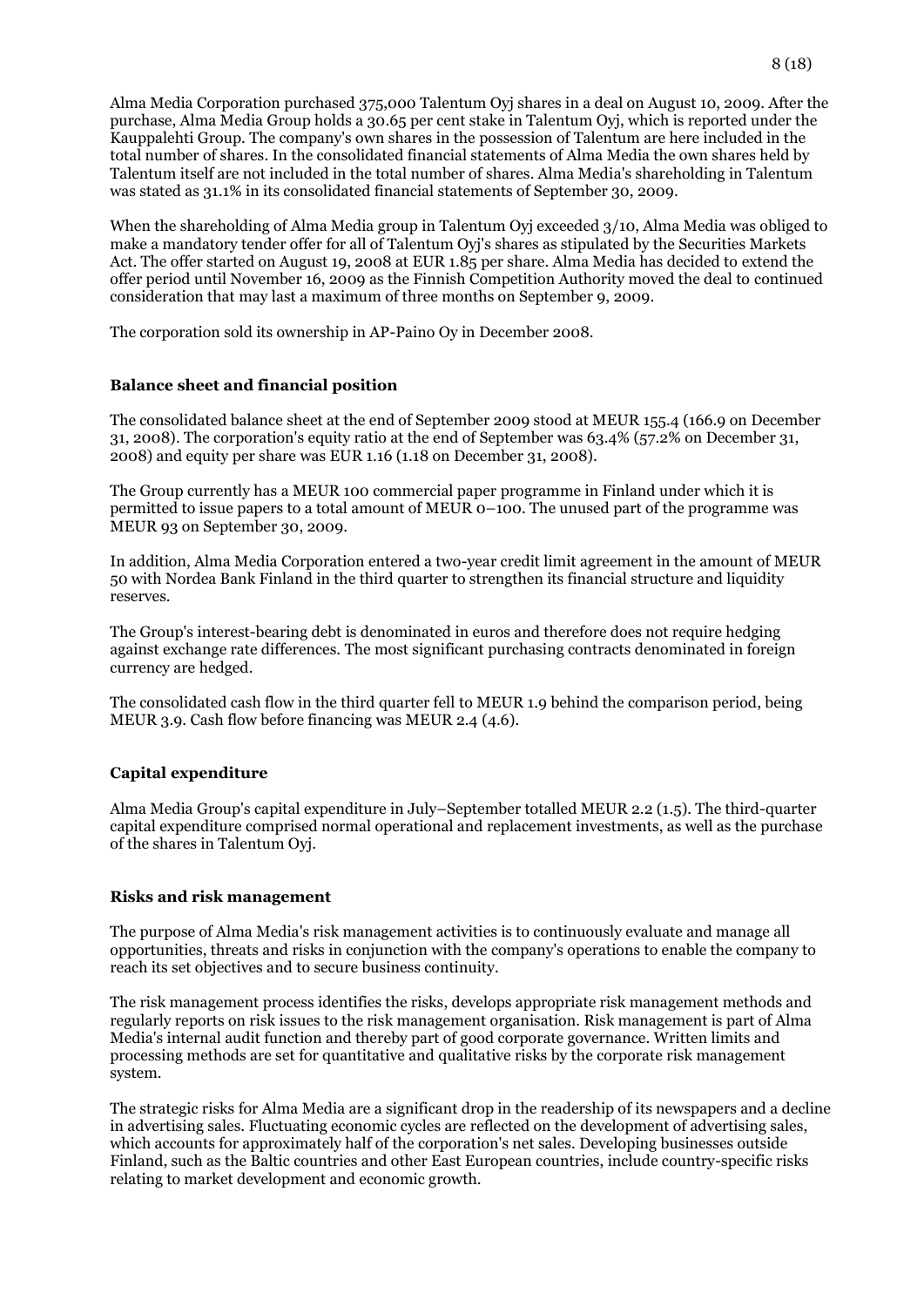In the long term, the media business will undergo changes along with the changes in media consumption and technological developments. The Group's strategic objective is to meet this challenge through renewal and the development of new business operations, particularly in online media.

The most important operational risks are disturbances in information technology systems and telecommunication, and an interruption of printing operations.

# **Administration**

Alma Media Corporation's ordinary Annual General Meeting held on March 11, 2009 elected **Lauri Helve, Matti Kavetvuo, Kai Seikku, Erkki Solja, Kari Stadigh, Harri Suutari, Catharina Stackelberg-Hammarén** and **Seppo Paatelainen** members of the company's Board of Directors.

In its constitutive meeting held after the Annual General Meeting, the Board of Directors elected Kari Stadigh its Chairman and Seppo Paatelainen its Deputy Chairman. The Board also elected the members of its committees. Kai Seikku, Erkki Solja, Catharina Stackelberg-Hammarén and Harri Suutari were elected members of the Audit Committee. Kari Stadigh, Seppo Paatelainen and Lauri Helve were elected members of the Nomination and Remuneration Committee.

The Annual General Meeting elected the auditing firm Ernst & Young Oy the company's auditor.

# **Dividends**

In accordance with the proposal by the Board of Directors, the annual general meeting decided to pay a dividend of EUR 0.30 per share for the financial period 2008. Dividend payment date was March 25, 2009. The dividends paid to the shareholders of the company in March totalled MEUR 22.4.

The Board of Directors of Alma Media Corporation has decided not to exercise the authorisation provided by the Annual General Meeting regarding additional dividend payment for the fiscal year 2008.

#### **The Alma Media share**

In July–September, altogether 1,806,695 Alma Media shares were traded at NASDAQ OMX Helsinki Stock Exchange, representing 2.4% of the total number of shares. The closing price of the Alma Media share at the end of the last trading day of the review period, September 30, 2009, was EUR 7.28. The lowest quotation during the review period was EUR 6.50 and the highest was EUR 7.35. Alma Media Corporation's market capitalisation at the end of the review period was MEUR 543.2.

The company does not own any of its own shares. The annual general meeting decided to authorise the Board of Directors to repurchase a maximum of 3,730,600 of the company's shares, representing 5% of all shares. The authorisation is valid until the closing of the next ordinary general meeting.

# **Option rights**

#### **Option programme 2006**

The Annual General Meeting of March 8, 2006 approved a three-stage option programme (option rights 2006A, 2006B and 2006C), disapplying the pre-emptive subscription right of the shareholders. Under the programme, stock options may be granted to the managements of Alma Media Corporation and its subsidiaries as incentives for ensuring motivation and long-term commitment. Altogether 1,920,000 stock options may be granted in three lots of 640,000 each and these may be exercised to subscribe to a maximum of 1,920,000 Alma Media shares.

A total of 515,000 2006A options have been issued to Group management. Altogether 75,000 of the 2006A options have been returned to the company due to the termination of employment contracts. After the returned options, Group management possesses a total of 440,000 2006A option rights. In 2007 and 2008, Alma Media's Board of Directors decided to annul a total of 200,000 2006A option rights in possession of the company. The option rights of the 2006A programme are traded at NASDAQ OMX Helsinki Exchange since April 10, 2008.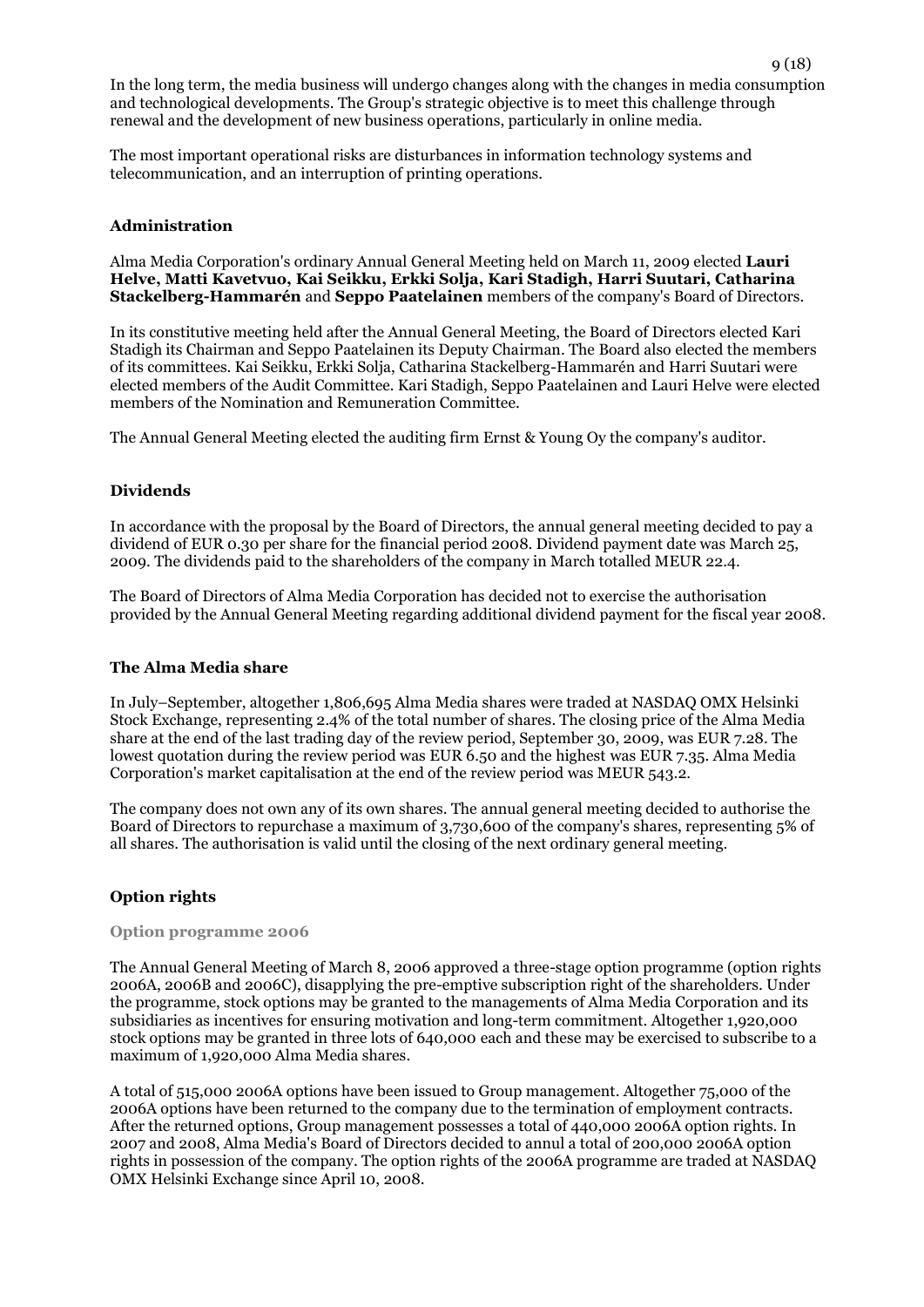In 2007, the Board of Directors of Alma Media decided to issue 515,000 options under the 2006B programme to Group management. Altogether 50,000 of the 2006B options have been returned to the company. Group management possesses a total of 465,000 2006B option rights. All 175,000 2006B option rights in the possession of the company have been annulled. The option rights of the 2006B programme are traded at NASDAQ OMX Helsinki Exchange since April 1, 2009.

In 2008, the Board of Directors of Alma Media decided to issue 520,000 options under the 2006C programme to Group management. Altogether 50,000 of the 2006C options have been returned to the company, and Group management now possesses a total of 470,000 2006C option rights. 170,000 2006C option rights have been annulled.

If all the subscription rights are exercised, the programme will dilute the holdings of the earlier shareholders by 1.8%.

The share subscription periods and prices are:

2006A: April 1, 2008–April 30, 2010, average trade-weighted price April 1–May 31, 2006 2006B: April 1, 2009–April 30, 2011, average trade-weighted price April 1–May 31, 2007 2006C: April 1, 2010–April 30, 2012, average trade-weighted price April 1–May 31, 2008

The subscription price of shares that may be subscribed under these stock option rights will be reduced by the amount of dividends and capital repayments decided after the start of the period determining the subscription price and before the subscription of shares on the settlement date for each dividend payment or capital repayment. The share subscription price under the 2006A option is EUR 5.28 per share, the subscription price under the 2006B option is EUR 8.65 and the subscription price under the 2006C option is EUR 8.76, correspondingly.

#### **Option programme 2009**

The Annual General Meeting of Alma Media on March 11, 2009 decided, in accordance with the proposal by the Board of Directors, to continue the incentive and commitment system for Alma Media management through an option programme according to earlier principles and decided to grant stock options to the key people of Alma Media Corporation and its subsidiaries in the period 2009–2011. Altogether 2,130,000 stock options may be granted, and these may be exercised to subscribe to a maximum of 2,130,000 Alma Media shares, either new or in possession of Alma Media.

The Board of Directors of Alma Media Corporation in May 2009 decided to grant 640,000 option rights to corporate management under the 2009A programme. The company is in possession of 70,000 2009A options. The subscription price of a 2009A option is EUR 5.21 per share.

The granting of option rights is decided upon by the Board of Directors. The shares subscribed on the basis of the option rights now issued will constitute no more than 2.8% of all of the company's shares and votes after a share subscription, in case new shares are issued.

The share subscription periods and prices are:

2009A: April 1, 2012–March 31, 2014, average trade-weighted price April 1–30, 2009 2009B: April 1, 2013–March 31, 2015, average trade-weighted price April 1–30, 2010 2009C: April 1, 2014–March 31, 2016, average trade-weighted price April 1–30, 2011

The Board of Directors has no other current authorisations to raise convertible loans and/or to raise the share capital through a new issue.

#### **Market liquidity guarantee**

Alma Media and eQ Pankki Oy have had a liquidity contract under which eQ Pankki Oy guarantees bid and ask prices for the shares with a maximum spread of 3% during 85% of the exchange's trading hours. The contract applies to a minimum lot of 2,000 shares. eQ Pankki gave notice to terminate the liquidity guarantee agreement on October 22, 2009.

#### **Flagging notices**

In July–September 2009, Alma Media received the following notices of changes in shareholdings pursuant to Chapter 2, Section 9 of the Securities Act: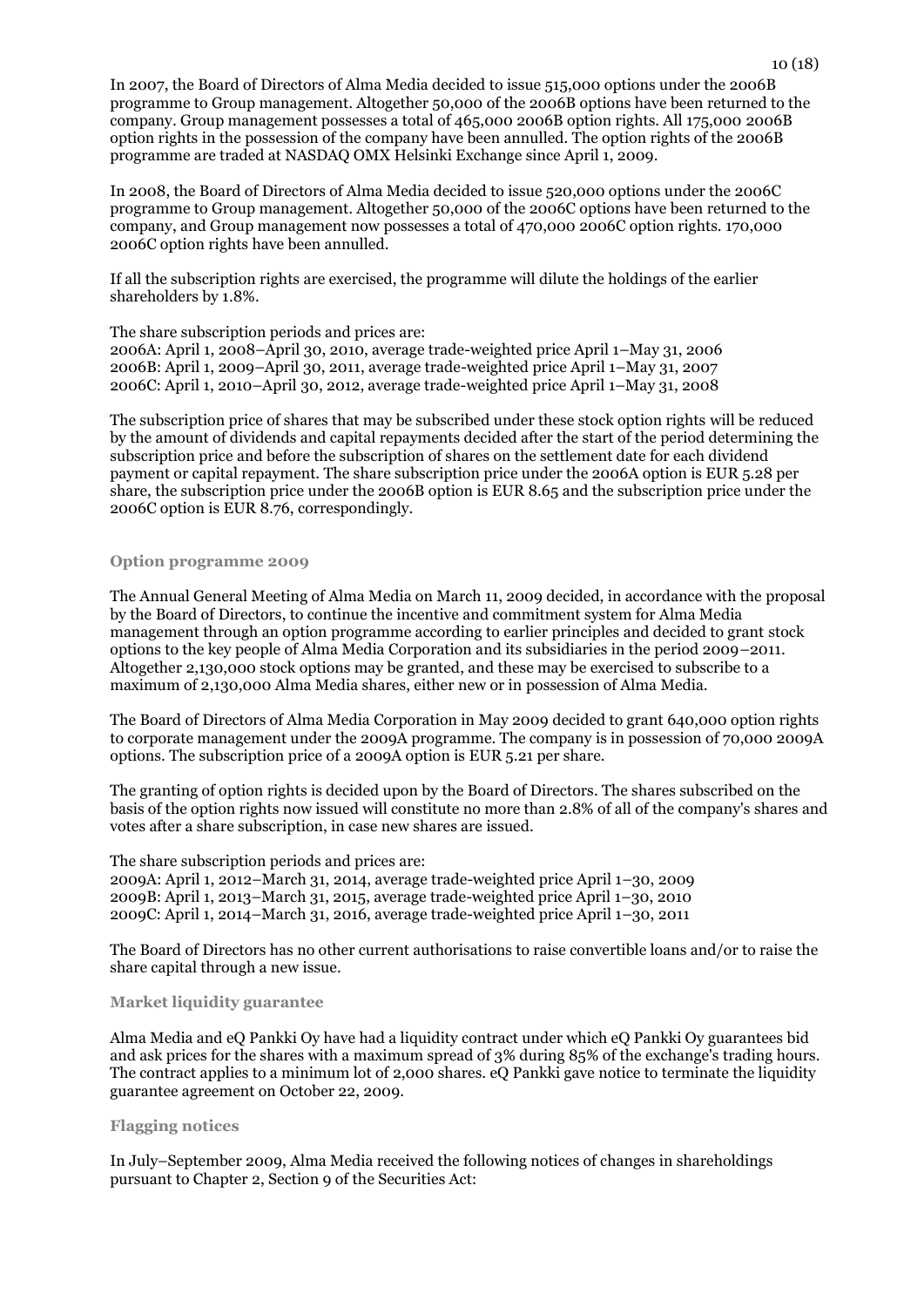On July 2, 2009 Alma Media received flagging notices from Skandinaviska Enskilda Banken, Ilkka-Yhtymä Oy and Kaleva Kustannus Oy. According to the notices, Skandinaviska Enskilda Banken AB (publ) Helsinki Branch intended to sell an aggregate of 11,958,000 Alma Media shares to Ilkka-Yhtymä Oy and Kaleva Kustannus Oy.

On August 10, 2009 Skandinaviska Enskilda Banken AB (publ) Helsinki Branch notified that it had sold 11,958,000 Alma Media shares. With the completed deal, the holding of Skandinaviska Enskilda Banken AB (publ) Helsinki Branch in the shares and voting rights of Alma Media Corporation falls below the flagging limit of 1/20 and becomes zero.

According to a notification by Ilkka-Yhtymä Oyj (Business ID 0182140-9), the company purchased an aggregate of 7,500,000 Alma Media shares on August 10, 2009. With the deal, Ilkka-Yhtymä Oyj's holding in Alma Media Corporation's shares and voting rights exceeds the flagging limit of 1/5, being 20.40% (a total of 15,218,991 shares and votes).

According to a notification by Kaleva Kustannus Oy (Business ID 0187274-0), the company purchased an aggregate of 4,458,000 Alma Media shares on August 10, 2009. With the deal, Kaleva Kustannus Oy's holding in Alma Media Corporation exceeds the flagging limit of 1/20, being 5.97% (a total of 4,458,000 shares and votes).

# **Events after the review period**

Baltic News Service, part of the Alma Media Group, bought the entire stock of Cision AB's Lithuanian subsidiary on October 1, 2009. Cision Lithuania is a company specialising in media monitoring and media analysis. The company is reported under the Kauppalehti Group.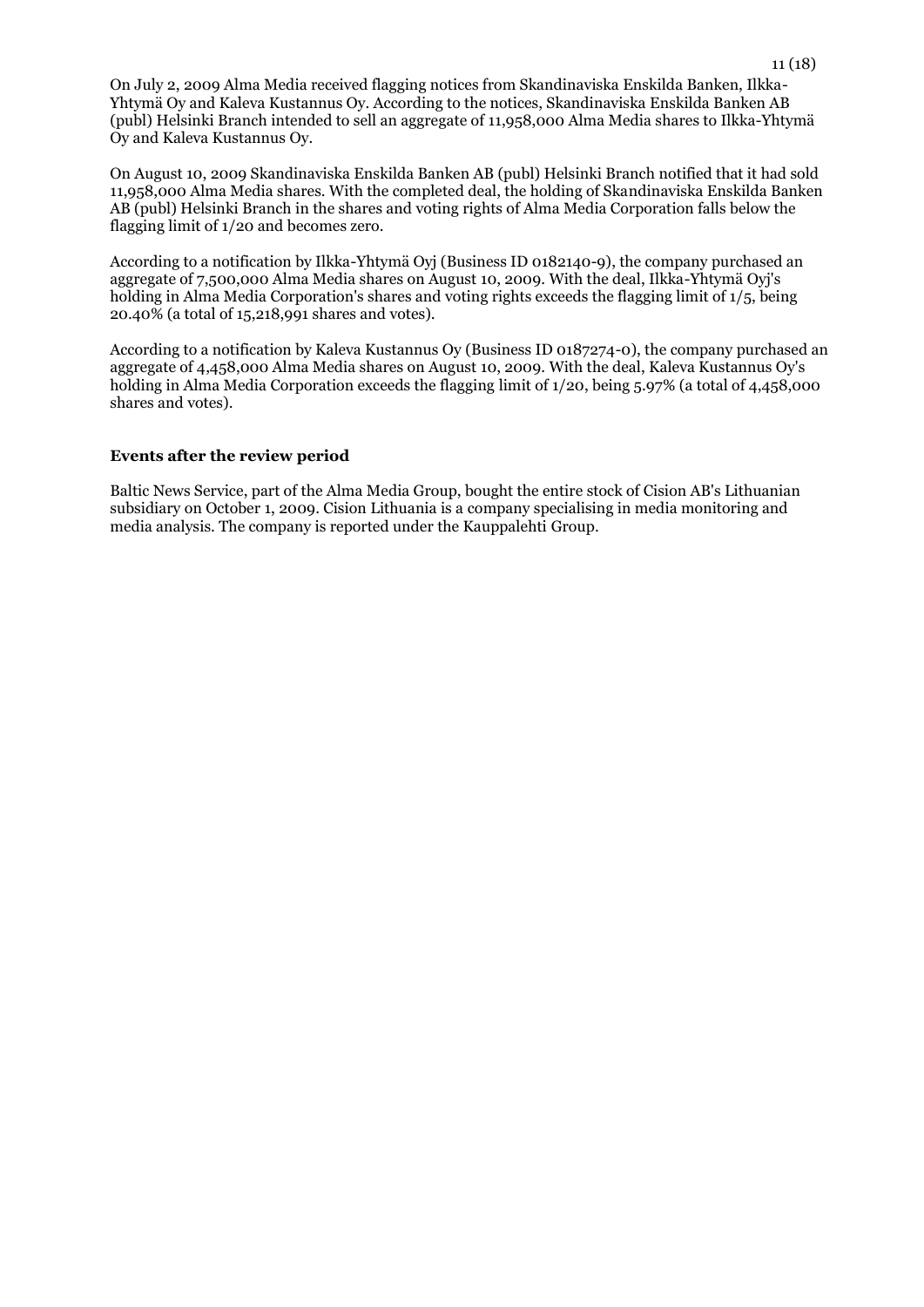# **Summary of Financial Statements and Notes**

|                                                                                                                         | 2009           | 2008           | 2009    | 2008    | 2008     |
|-------------------------------------------------------------------------------------------------------------------------|----------------|----------------|---------|---------|----------|
| INCOME STATEMENT, MEUR                                                                                                  | Q <sub>3</sub> | Q <sub>3</sub> | $Q1-Q3$ | $Q1-Q3$ | $Q1-Q4$  |
| <b>NET SALES</b>                                                                                                        | 73.0           | 81.4           | 228.8   | 254.7   | 341.2    |
| Other operating income                                                                                                  | 0.0            | 0.1            | 0.2     | 0.8     | 1.7      |
| Materials and services                                                                                                  | $-22.6$        | $-25.0$        | $-70.0$ | $-76.5$ | $-102.0$ |
| Costs arising from employment                                                                                           |                |                |         |         |          |
| benefits                                                                                                                | $-25.1$        | $-27.5$        | $-83.3$ | $-87.0$ | $-119.0$ |
| Depreciation and writedowns                                                                                             | $-2.3$         | $-2.2$         | $-6.6$  | $-6.4$  | $-8.8$   |
| Operating expenses                                                                                                      | $-11.9$        | $-14.6$        | $-39.6$ | $-46.7$ | $-64.9$  |
| <b>OPERATING PROFIT</b>                                                                                                 | 11.1           | 12.2           | 29.6    | 38.8    | 48.3     |
| Financial income                                                                                                        | 0.1            | 0.2            | 0.5     | 1.0     | 1.2      |
| Financial expenses                                                                                                      | $-0.2$         | $-0.3$         | $-0.8$  | $-0.9$  | $-1.6$   |
| Share of associated companies'<br>results                                                                               |                |                |         |         |          |
| PROFIT BEFORE TAX                                                                                                       | $-0.1$         | 0.0            | $-0.4$  | 1.8     | 4.5      |
|                                                                                                                         | 10.9           | 12.1           | 28.9    | 40.7    | 52.4     |
| Income tax                                                                                                              | $-3.2$         | $-3.5$         | $-8.3$  | $-10.6$ | $-13.4$  |
| PROFIT FOR THE PERIOD                                                                                                   | 7.7            | 8.6            | 20.6    | 30.1    | 39.0     |
| OTHER COMPREHENSIVE<br><b>INCOME</b><br>Exchange difference on translation<br>of foreign operations                     | 0.4            | 0.0            | 0.3     | 0.0     | $-0.8$   |
|                                                                                                                         |                |                |         |         |          |
| Share of associated companies'                                                                                          |                |                |         |         |          |
| other comprehensive income                                                                                              | 0.3            | 0.0            | $-0.4$  | $-0.3$  | $-0.9$   |
| Income tax relating to components                                                                                       |                |                |         |         |          |
| of other comprehensive income                                                                                           | 0.0            | 0.0            | 0.0     | 0.0     | 0.0      |
| Other comprehensive income for                                                                                          |                |                |         |         |          |
| the period, net of tax<br><b>TOTAL COMPREHENSIVE</b>                                                                    | 0.7            | 0.0            | $-0.1$  | $-0.3$  | $-1.8$   |
| <b>INCOME FOR THE PERIOD</b>                                                                                            | 8.4            | 8.6            | 20.5    | 29.8    | 37.2     |
| Distribution of the profit for the<br>period:<br>To the parent company                                                  |                |                |         |         |          |
| shareholders                                                                                                            | 7.6            | 8.5            | 20.5    | 29.5    | 38.4     |
| Minority interest                                                                                                       | 0.1            | 0.2            | 0.1     | 0.6     | 0.6      |
| Distribution of the comprehensive<br>income for the period:<br>To the parent company<br>shareholders                    | 8.3            | 8.5            | 20.4    | 29.2    | 36.6     |
| Minority interest                                                                                                       | 0.1            | 0.2            | 0.1     | 0.6     | 0.6      |
| Earning/share calculated from the<br>profit for the period to the parent<br>company shareholders<br>Earnings/share, EUR | 0.10           | 0.11           | 0.27    | 0.40    | 0.51     |
| Earnings/share (diluted), EUR                                                                                           |                |                |         |         |          |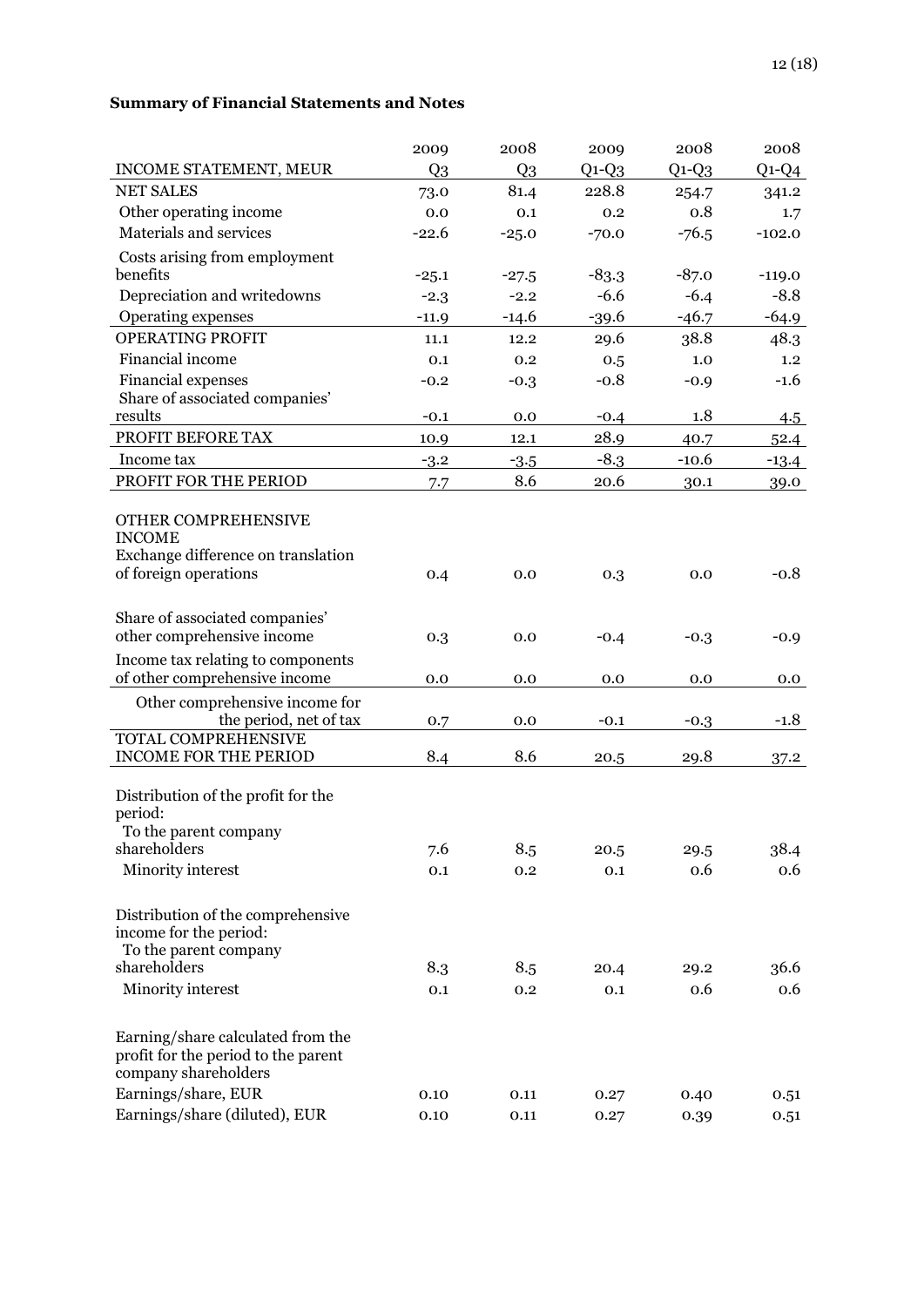| <b>BALANCE SHEET, MEUR</b>                                         | 30 Sep<br>2009 | 30 Sep<br>2008 | 31 Dec<br>2008 |
|--------------------------------------------------------------------|----------------|----------------|----------------|
| <b>ASSETS</b>                                                      |                |                |                |
| NON-CURRENT ASSETS                                                 |                |                |                |
| Goodwill                                                           | 33.1           | 33.3           | 33.0           |
| Intangible assets                                                  | 11.4           | 12.0           | 12.3           |
| Tangible assets                                                    | 32.7           | 36.2           | 35.2           |
| Investments in associated companies                                | 29.2           | 31.5           | 31.6           |
| Other financial assets                                             | 4.5            | 4.2            | 4.2            |
| Deferred tax assets                                                | 1.1            | 1.0            | $1.3\,$        |
| <b>CURRENT ASSETS</b>                                              |                |                |                |
| Inventories                                                        | 1.3            | 1.0            | $1.5\,$        |
| Tax receivables                                                    | 0.0            | 1.6            | 4.0            |
| Accounts receivable and other receivables                          | 26.1           | 32.7           | 27.5           |
| Other short-term financial assets                                  | 0.7            | 2.7            | 2.9            |
| Cash and cash equivalents                                          | 15.1           | 5.6            | 13.3           |
| ASSETS AVAILABLE FOR SALE                                          | 0.0            | 4.7            | 0.0            |
| <b>TOTAL ASSETS</b>                                                | 155.4          | 166.5          | 166.9          |
|                                                                    |                |                |                |
|                                                                    | 30 Sep         | 30 Sep         | 31 Dec         |
| <b>BALANCE SHEET, MEUR</b><br>SHAREHOLDERS' EQUITY AND LIABILITIES | 2009           | 2008           | 2008           |
| Share capital                                                      |                |                |                |
| Share premium fund                                                 | 44.8<br>2.8    | 44.8<br>2.8    | 44.8<br>2.8    |
| Cumulative translation adjustment                                  |                |                | $-0.8$         |
| Retained earnings                                                  | $-0.5$         | 0.0            |                |
| Parent company shareholders' equity                                | 39.5<br>86.6   | 32.2           | 41.1           |
| Minority interest                                                  |                | 79.8<br>0.6    | 87.9           |
| TOTAL SHAREHOLDERS' EQUITY                                         | 0.1<br>86.8    | 80.4           | 0.6<br>88.5    |
| <b>LIABILITIES</b>                                                 |                |                |                |
| Non-current liabilities                                            |                |                |                |
| Interest-bearing liabilities                                       | 3.0            | 4.1            | 3.9            |
| Deferred tax liabilities                                           | 2.5            | 2.6            | 2.5            |
| Pension obligations                                                | 3.4            | 3.6            | 3.7            |
| Provisions                                                         | 0.1            | 0.1            | 0.1            |
| Other long-term liabilities                                        | 0.5            | 0.4            | 0.5            |
| <b>Current liabilities</b>                                         |                |                |                |
| Interest-bearing liabilities                                       | 8.9            | 21.2           | 15.2           |
| Advances received                                                  | 18.6           | 18.3           | 12.3           |
| <b>Tax liabilities</b>                                             | 0.3            | 0.0            | 1.3            |
| Provisions                                                         | 0.6            | 0.2            | 1.0            |
| Accounts payable and other liabilities                             | 30.7           | 35.6           | 37.9           |
| <b>TOTAL LIABILITIES</b>                                           | 68.6           | 86.1           | 78.4           |
| TOTAL EQUITY AND LIABILITIES                                       | 155.4          | 166.5          | 166.9          |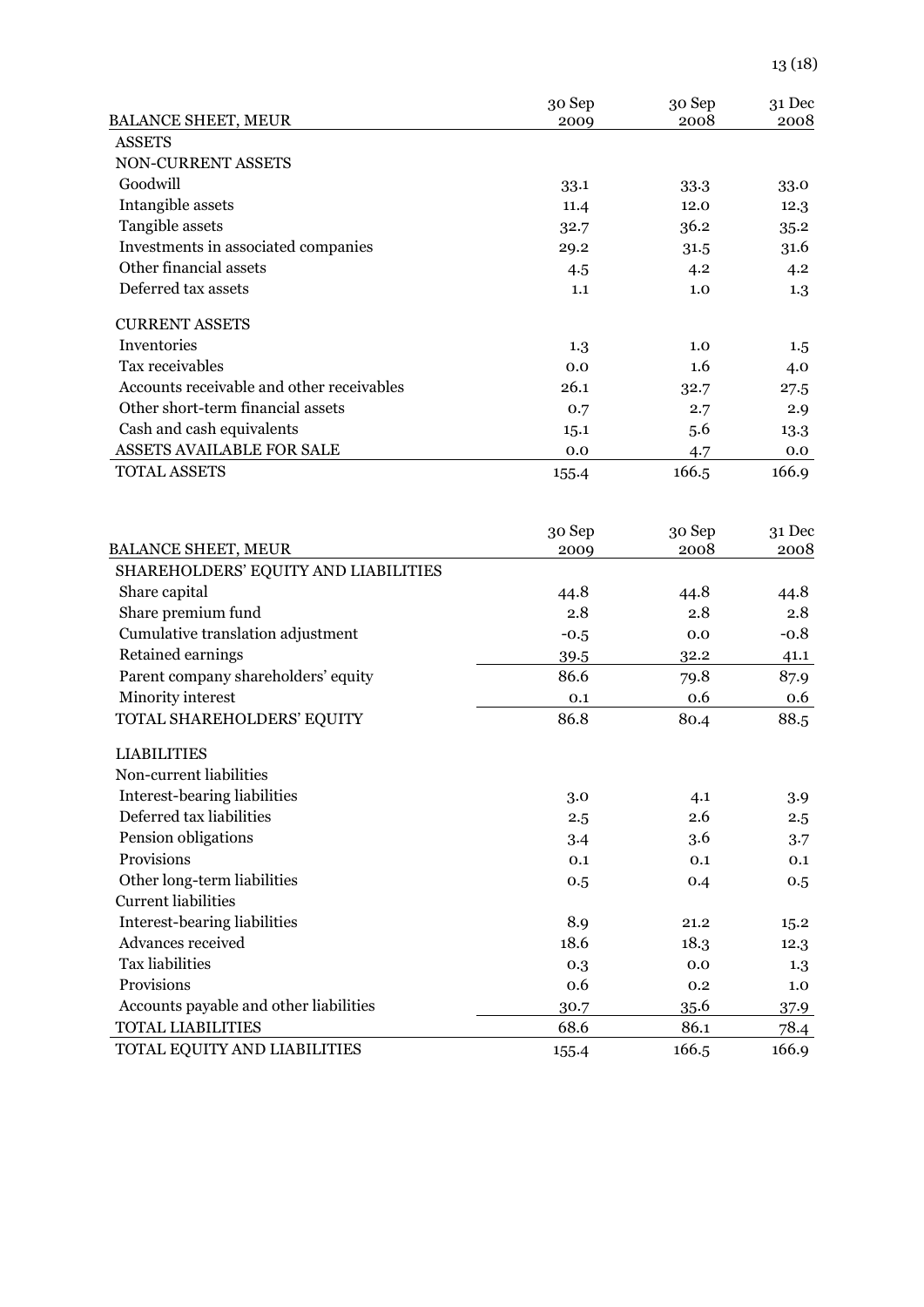# RECONCILIATION OF SHAREHOLDERS' EQUITY 1 January-30 September 2009

|                                | Share   |      |                                         |                              | Parent  |                      |                 |
|--------------------------------|---------|------|-----------------------------------------|------------------------------|---------|----------------------|-----------------|
| <b>MEUR</b>                    | capital | fund | Share premium Translation<br>difference | Retained company<br>earnings | total   | Minority<br>interest | Equity<br>total |
|                                |         |      |                                         |                              |         |                      |                 |
| Equity, $1 \text{ Jan } 2009$  | 44.8    | 2.8  | $-0.8$                                  | 41.1                         | 87.9    | 0.6                  | 88.5            |
| Dividend paid by parent        |         |      |                                         |                              |         |                      |                 |
| company                        |         |      |                                         | $-22.4$                      | $-22.4$ |                      | $-22.4$         |
| Dividends paid by subsidiaries |         |      |                                         |                              |         | $-0.6$               | $-0.6$          |
| Share of associated companies' |         |      |                                         |                              |         |                      |                 |
| equity items                   |         |      |                                         | 0.2                          | 0.2     |                      | 0.2             |
| Share-based payments           |         |      |                                         | 0.5                          | 0.5     |                      | 0.5             |
| Total Comprehensive income for |         |      |                                         |                              |         |                      |                 |
| the period                     |         |      | 0.3                                     | 20.1                         | 20.4    | 0.1                  | 20.5            |
| Equity, 30 Sep 2009            | 44.8    | 2.8  | $-0.5$                                  | 39.5                         | 86.6    | 0.1                  | 86.8            |

RECONCILIATION OF SHAREHOLDERS' EQUITY 1 January-30 September 2008

| <b>MEUR</b>                                                                                                                                                                      | capital | Share<br>fund | Share premium Translation<br>difference | Retained company<br>earnings | Parent<br>total                 | Minority<br>interest | Equity<br>total                    |
|----------------------------------------------------------------------------------------------------------------------------------------------------------------------------------|---------|---------------|-----------------------------------------|------------------------------|---------------------------------|----------------------|------------------------------------|
| Equity, 1 Jan 2008                                                                                                                                                               | 44.8    | 2.8           | 0.0                                     | 70.0                         | 117.7                           | 0.6                  | 118.3                              |
| Dividend paid by parent<br>company<br>Dividends paid by subsidiaries<br>Share of associated companies'<br>equity items<br>Share-based payments<br>Total Comprehensive income for |         |               |                                         | $-67.2$<br>$-0.5$<br>0.6     | $-67.2$<br>0.0<br>$-0.5$<br>0.6 | $-0.6$               | $-67.2$<br>$-0.6$<br>$-0.5$<br>0.6 |
| the period                                                                                                                                                                       |         |               |                                         | 29.2                         | 29.2                            | 0.6                  | 29.8                               |
| Equity, 30 Sep 2008                                                                                                                                                              | 44.8    | 2.8           | 0.0                                     | 32.2                         | 79.8                            | 0.6                  | 80.4                               |

|                                                                | 2009           | 2008           | 2009    | 2008    | 2008    |
|----------------------------------------------------------------|----------------|----------------|---------|---------|---------|
| CASH FLOW STATEMENT, MEUR                                      | Q <sub>3</sub> | Q <sub>3</sub> | $Q1-Q3$ | $Q1-Q3$ | $Q1-Q4$ |
| Cash flow from operating activities                            |                |                |         |         |         |
| Profit for the period                                          | 7.7            | 8.6            | 20.6    | 30.1    | 39.0    |
| Adjustments                                                    | 5.6            | 5.8            | 15.0    | 14.4    | 17.5    |
| Change in working capital                                      | $-8.1$         | $-4.3$         | 1.0     | 3.1     | 4.0     |
| Dividend income received                                       | 0.0            | 0.0            | 1.6     | 4.0     | 4.5     |
| Interest income received                                       | 0.1            | 0.1            | 0.4     | 0.7     | 0.9     |
| Interest expenses paid                                         | $-0.2$         | $-0.3$         | $-0.7$  | $-1.0$  | $-1.6$  |
| Taxes paid                                                     | $-1.1$         | $-4.1$         | $-5.1$  | $-13.0$ | $-17.5$ |
| Net cash provided by operating activities                      | 3.9            | 5.8            | 32.6    | 38.3    | 46.9    |
| Cash flow from investing activities<br>Investments in tangible |                |                |         |         |         |
| and intangible assets<br>Proceeds from disposal of             | $-1.3$         | $-1.2$         | $-3.0$  | $-3.5$  | $-4.2$  |
| tangible and intangible assets                                 | 0.0            | 0.0            | 0.0     | 1.0     | 1.0     |
| Other investments                                              | 0.0            | $-0.1$         | 0.0     | $-0.8$  | $-1.2$  |
| Proceeds from disposal of other investments                    | 0.7            | 0.0            | 1.6     | 0.1     | 0.8     |
| Change in receivables                                          | 0.0            | 0.0            | $-0.1$  | 0.0     | 0.0     |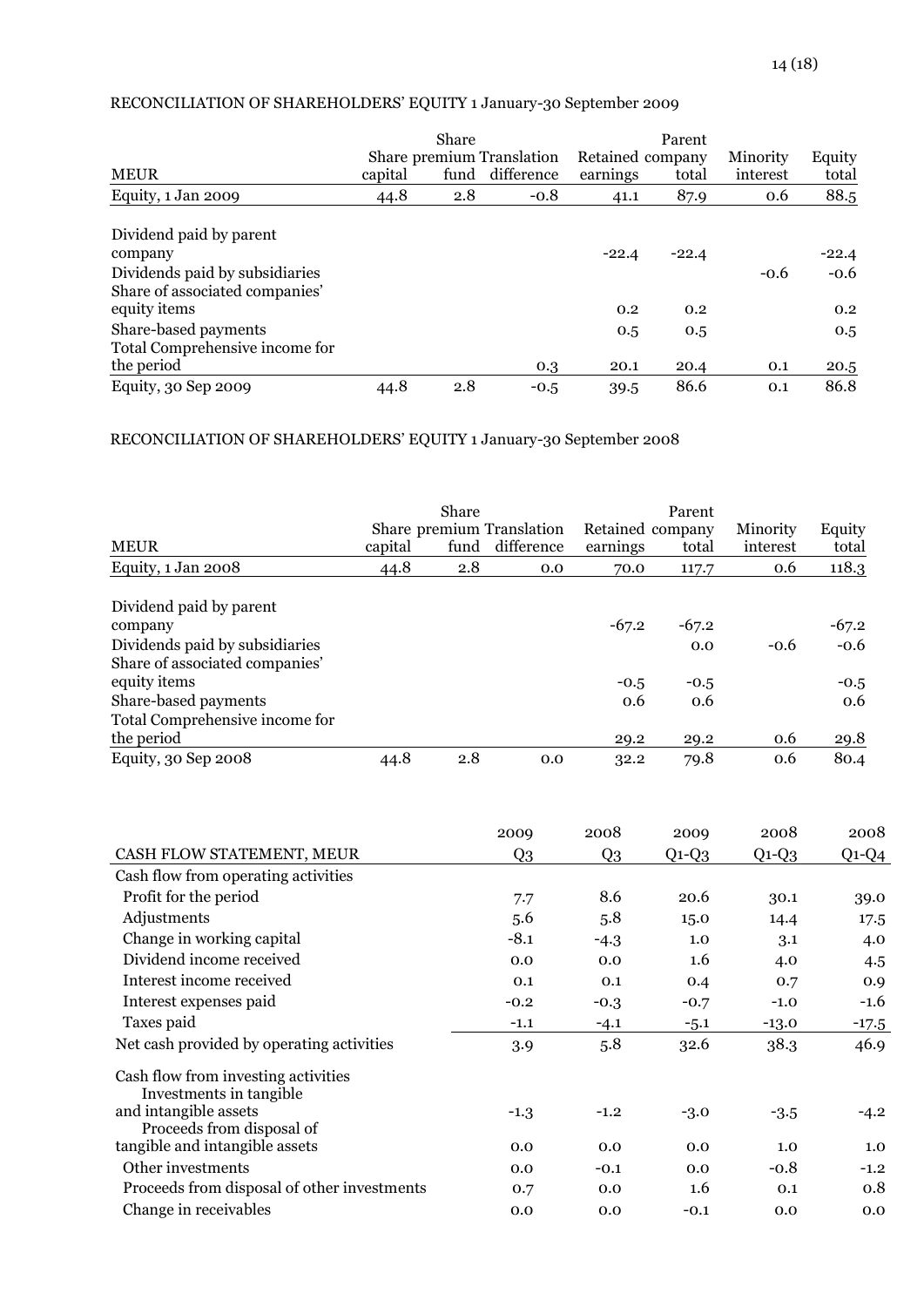|                                                                                           |                |        |         |         | 15(18)  |         |
|-------------------------------------------------------------------------------------------|----------------|--------|---------|---------|---------|---------|
| Subsidiary shares purchased                                                               |                | 0.0    | 0.0     | 0.0     | $-3.9$  | $-4.0$  |
| Associated company shares purchased                                                       |                | $-0.9$ | 0.0     | $-1.1$  | 0.0     | 0.0     |
| Proceed from disposal of subsidiary shares<br>Proceed from disposal of associated company |                | 0.0    | 0.0     | 0.0     | 0.0     | 0.0     |
| shares                                                                                    |                | 0.0    | 0.0     | 0.0     | 0.0     | 6.5     |
| Net cash used in investing activities                                                     |                | $-1.5$ | $-1.2$  | $-2.5$  | $-7.2$  | $-1.0$  |
| Cash flow before financing activities                                                     |                | 2.4    | 4.6     | 30.1    | 31.1    | 45.8    |
| Cash flow from financing activities                                                       |                |        |         |         |         |         |
| Long-term loan repayments                                                                 |                | 0.0    | 0.0     | 0.0     | 0.0     | 0.0     |
| Short-term loans raised                                                                   |                | 0.0    | 0.0     | 17.8    | 35.0    | 35.0    |
| Short-term loans repaid                                                                   |                | $-2.8$ | $-7.5$  | $-25.3$ | $-17.7$ | $-24.3$ |
| Change in interest-bearing receivables                                                    |                | 1.1    | 0.0     | 2.2     | 0.2     | 0.0     |
| Dividends paid and capital repayment                                                      |                | 0.0    | 0.0     | $-23.0$ | $-67.8$ | $-67.8$ |
|                                                                                           |                | $-1.7$ | $-7.5$  | $-28.3$ | $-50.3$ | $-57.1$ |
| Change in cash funds                                                                      |                |        |         |         |         |         |
| $(increase + / decrease -)$                                                               |                | 0.7    | $-2.9$  | 1.8     | $-19.2$ | $-11.2$ |
| Cash and cash equivalents at start of period                                              |                | 14.4   | 8.5     | 13.3    | 24.8    | 24.8    |
| Impact of change in foreign exchange rates                                                |                | 0.0    | 0.0     | 0.0     | 0.0     | 0.2     |
| Cash and cash equivalents at end of period                                                | 15.1           |        | 5.6     | 15.1    | 5.6     | 13.3    |
|                                                                                           | 2009           | 2008   | 2009    | 2008    | 2008    |         |
| Net sales by geographical area, MEUR                                                      | Q <sub>3</sub> | Q3     | $Q1-Q3$ | $Q1-Q3$ | $Q1-Q4$ |         |
| Finland                                                                                   | 70.2           | 77.5   | 219.4   | 241.4   | 324.0   |         |
| Rest of EU countries                                                                      | 2.7            | 3.8    | 8.9     | 12.9    | 16.7    |         |
| Rest of other countries                                                                   | 0.1            | 0.1    | 0.4     | 0.4     | 0.6     |         |
| Yhteensä                                                                                  | 73.0           | 81.4   | 228.8   | 254.7   | 341.2   |         |

# **Information by segment**

Alma Media's reporting segments in the financial statements are Newspapers, Kauppalehti Group and Marketplaces. Other Operations comprise the Group's parent company and the operations of the Group's financial management service centre.

The descriptive section of the financial statements presents the net sales and operating profits of the segments and the allocation of the associated companies' results to the reporting segments. Financial items and income taxes are not allocated to the segments. The following table presents the assets and liabilities by segment as well as the non-allocated asset and liability items.

| ASSETS BY SEGMENT, MEUR           | 30 Sep 2009 | 30 Sep 2008 | 31 Dec 2008 |
|-----------------------------------|-------------|-------------|-------------|
| <b>Newspapers</b>                 | 63.4        | 65.4        | 67.5        |
| Kauppalehti Group                 | 49.6        | 55.2        | 52.3        |
| Marketplaces                      | 13.2        | 16.6        | 15.2        |
| Other operations and eliminations | 12.3        | 18.6        | 10.5        |
| Non-allocated assets              | 16.9        | 10.7        | 21.4        |
| Total                             | 155.4       | 166.5       | 166.9       |
| LIABILITIES BY SEGMENT, MEUR      | 30 Sep 2009 | 30 Sep 2008 | 31 Dec 2008 |
| <b>Newspapers</b>                 | 33.3        | 35.8        | 32.7        |
| Kauppalehti Group                 | 11.4        | 12.4        | 11.8        |
| Marketplaces                      | 3.2         | 4.0         | 4.2         |
| Other operations and eliminations | 6.1         | 5.9         | 6.8         |
| Non-allocated liabilities         | 14.6        | 28.0        | 22.9        |
| Total                             | 68.6        | 86.1        | 78.4        |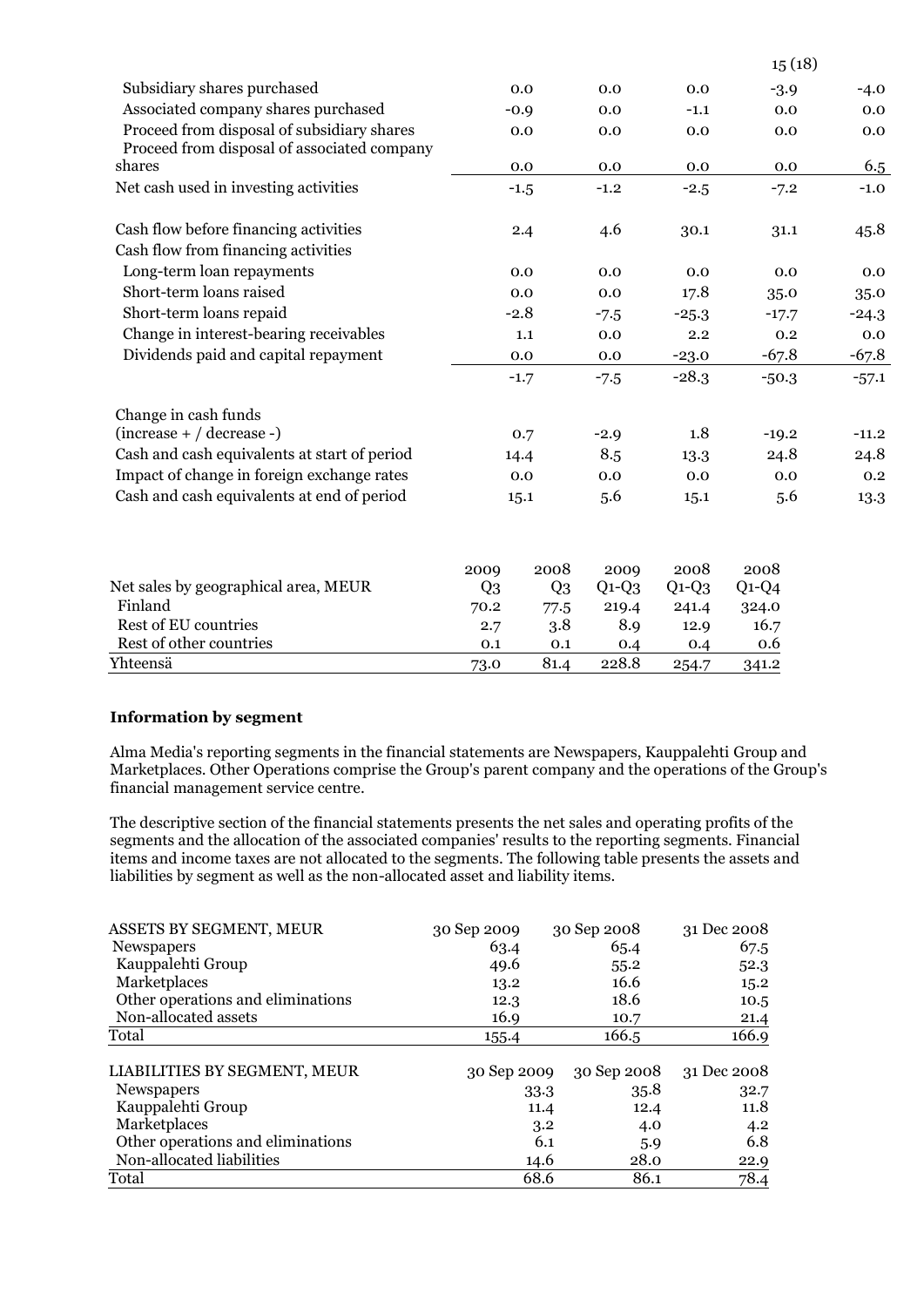|                                | 2009 | 2008    | 2009  | 2008  | 2008         |
|--------------------------------|------|---------|-------|-------|--------------|
| <b>GROUP INVESTMENTS, MEUR</b> | Q3   | Q3      | Q1-Q3 | Q1-Q3 | $Q$ 1- $Q$ 4 |
| Newspapers                     | 1.0  | 0.7     | 2.5   | 8.2   | 9.4          |
| Kauppalehti Group              | 1.0  | 0.3     | 1.6   | 1.1   | $1.4\,$      |
| Marketplaces                   | 0.1  | 0.4     | 0.6   | 1.2   | 2.1          |
| <b>Others</b>                  | 0.1  | 0.1     | 0.5   | 1.1   | 1.6          |
| Total                          | 2.2  | $1.5\,$ | 5.2   | 11.6  | 14.5         |

# **Provisions**

The company's provisions on September 30, 2009 totalled MEUR 0.7, representing a decrease of MEUR 0.4 from the situation on December 31, 2008. The major part of the provisions concern restructuring provisions. It has not been necessary to change the estimates made when the provisions were entered. The change in provisions is due to actual expenses.

| COMMITMENTS AND CONTINGENCIES,<br><b>MEUR</b>                                                                                                            | 30 Sep 2009 | 30 Sep 2008             | 31 Dec 2008 |
|----------------------------------------------------------------------------------------------------------------------------------------------------------|-------------|-------------------------|-------------|
| Collateral on own behalf                                                                                                                                 |             |                         |             |
|                                                                                                                                                          |             |                         |             |
| Chattel mortgages                                                                                                                                        | 0.0         | 0.0                     | 0.0         |
| Collateral for others                                                                                                                                    |             |                         |             |
| Guarantees                                                                                                                                               | 0.0         | 0.0                     | 0.0         |
| Other commitments                                                                                                                                        |             |                         |             |
| Commitments based on agreements                                                                                                                          | 0.1         | 0.1                     | 0.1         |
| Minimum rents payable based on other lease<br>agreements:                                                                                                |             |                         |             |
| Within one year                                                                                                                                          | 7.3         | 7.7                     | 7.9         |
| Within 1-5 years                                                                                                                                         | 18.6        | 17.2                    | 19.1        |
| After 5 years                                                                                                                                            | 25.7        | 24.4                    | 27.9        |
| Total                                                                                                                                                    | 51.6        | 49.3                    | 54.9        |
| The Group also has purchase agreements based<br>on IFRIC 4 which include a lease component per<br>IAS 17, Minimum payments based on these<br>agreements: | 1.4         | 3.6                     | 3.1         |
|                                                                                                                                                          |             |                         | 31 Dec      |
| GROUP DERIVATIVE CONTRACTS, MEUR                                                                                                                         |             | 30 Sep 2009 30 Sep 2008 | 2008        |
| Commodity derivative contracts. electricity derivatives                                                                                                  |             |                         |             |
| Fair value *                                                                                                                                             | $-0.1$      | 0.1                     | $-0.1$      |
| Nominal value                                                                                                                                            | 0.8         | 0.5                     | 0.7         |
| * The fair-value represents the return that would have arisen if the derivative had been cleared on the<br>balance sheet date.                           |             |                         |             |

# **Related parties**

Alma Media Group's related parties are companies controlled by it, associated companies and companies owned by these. The following table summarises the business operations undertaken between Alma Media and its associated companies and the status of their receivables and liabilities:

| RELATED PARTY ACTIVITIES WITH ASSOCIATED<br><b>COMPANIES, MEUR</b>                        | 2009<br>Q3 | 2008<br>Q3 | 2009<br>$Q1-Q3$ | 2008<br>$Q1-Q3$ | 2008<br>$Q1-Q4$ |
|-------------------------------------------------------------------------------------------|------------|------------|-----------------|-----------------|-----------------|
| Sales of goods and services                                                               | 0.0        | 0.0        | 0.1             | 0.2             | 0.2             |
| Purchases of goods and services<br>Accounts receivable, loan and other receivables at the | 0.9        | 1.0        | 2.8             | 3.3             | 4.5             |
| balance sheet date                                                                        |            |            | 0.0             | 4.7             | 0.0             |
| Accounts payable at the balance sheet date                                                |            |            | 0.1             | 0.1             | 0.1             |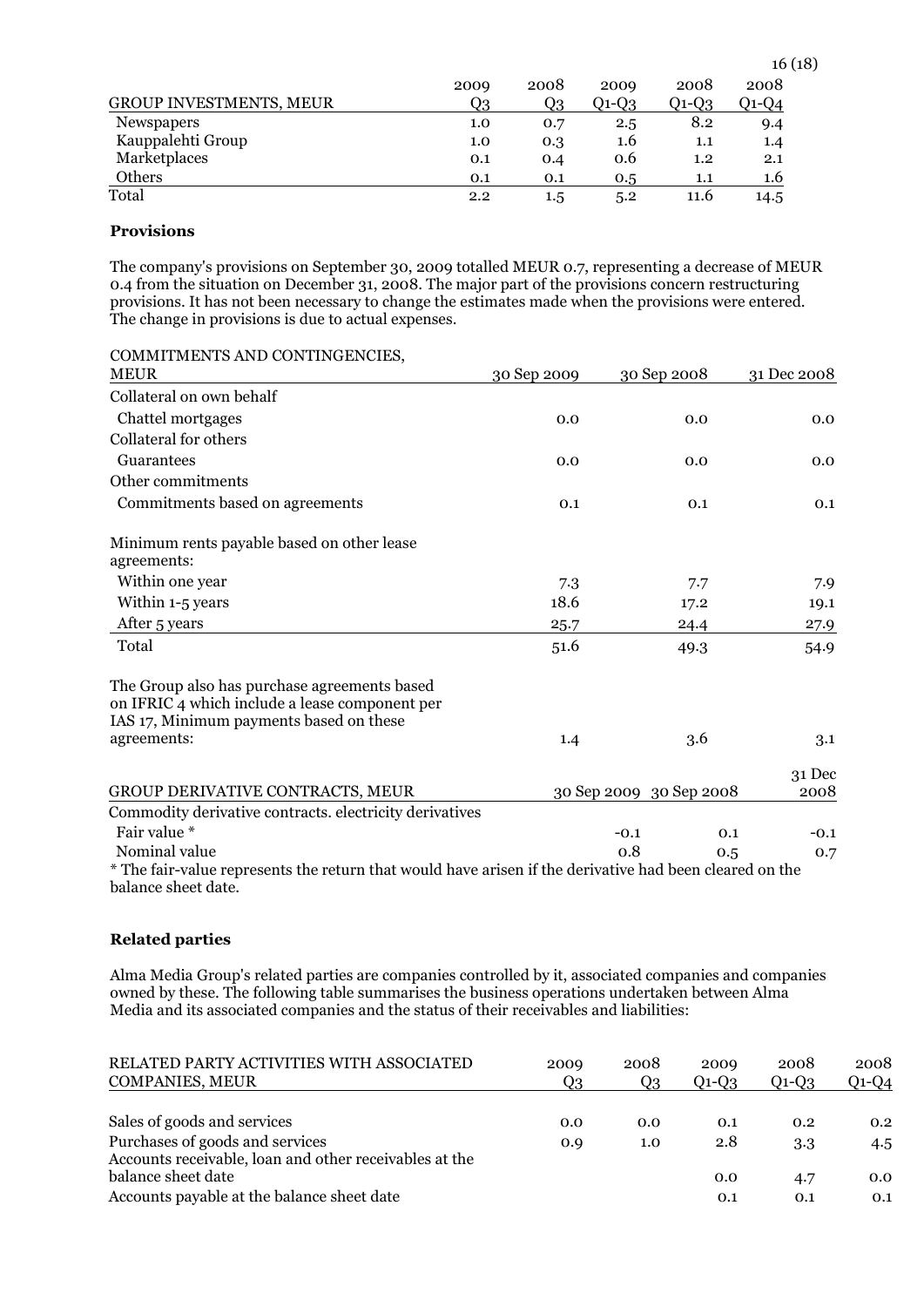Related parties also include the company's senior management (members of the Board of Directors, presidents and the Group Executive Team). The section The Alma Media Share – Option Rights of this report presents information on changes to the current option programme intended to motivate and secure the long-term commitment of the Group's senior management.

# **Main accounting principles (IFRS)**

This interim report has been prepared according to IFRS standards (IAS 34).

The report applies the same accounting principles and calculation methods as the previous annual accounts dated December 31, 2008. However, the interim report does not contain all the information or notes to the accounts included in the annual financial statements. This interim report should therefore be read in conjunction with the company's annual report.

The repayment of Talentum's premium fund is recorded in the third-quarter figures as adjustment to cost of investment. In the cash flow calculation of the second quarter 2009, the capital repayment has been adjusted between Share of results in associated companies under Cash flow from operating activities and Proceeds from disposal of other investments under Cash flow from investing activities. The change has no effect on the result of the Alma Media Group.

The key indicators are calculated using the same formula as applied in the previous annual financial statements. The quarterly percentages of Return on Investment (ROI) and Return on Equity (ROE) have been annualised using the formula ((1+quarterly return)4)-1).

In June, the Group performed and impairment test on goodwill and other assets. Based on the tests, no impairments have been recorded.

In the financial year 2009, the Group has adopted the following new accounting standards and interpretations:

IFRS 8 Operating Standards IAS 23 Borrowing costs, amendment to standard IAS 1 Presentation of financial statements, amendment to standard IFRS 2 Share-based payments, amendment to standard IAS 1: Presentation of financial statements and IAS 32 presentation of financing instruments, amendment to standard IAS 39: Financial Instruments: recognition and measurement, amendment to standard IFRS 7 Financial instruments, amendment to standard IFRIC 12: Service concession arrangements IFRIC 13: Customer loyalty programmes IFRIC 15: Agreements for the construction of real estate IFRIC 16: Hedges of a net investment in a foreign operation Improvements to IFRS amendments

The Group preliminarily expects that the above new standards and interpretations will have only a minor effect. The Group preliminarily expects that their application mainly affects the way of presenting the profit and loss statement, the balance sheet, the presentation of changes in equity and notes to the financial statements.

New accounting standards to be adopted from the beginning of 2010 are:

IFRS 3 Business combinations, amendment to standard IAS 27 Consolidated and separate financial statements

These amendments will affect the treatment of future acquisitions as far as, for example, the minority share, goodwill and acquisition costs are concerned. The amendments will have no effect on acquisitions already made.

The figures in this interim report are unaudited.